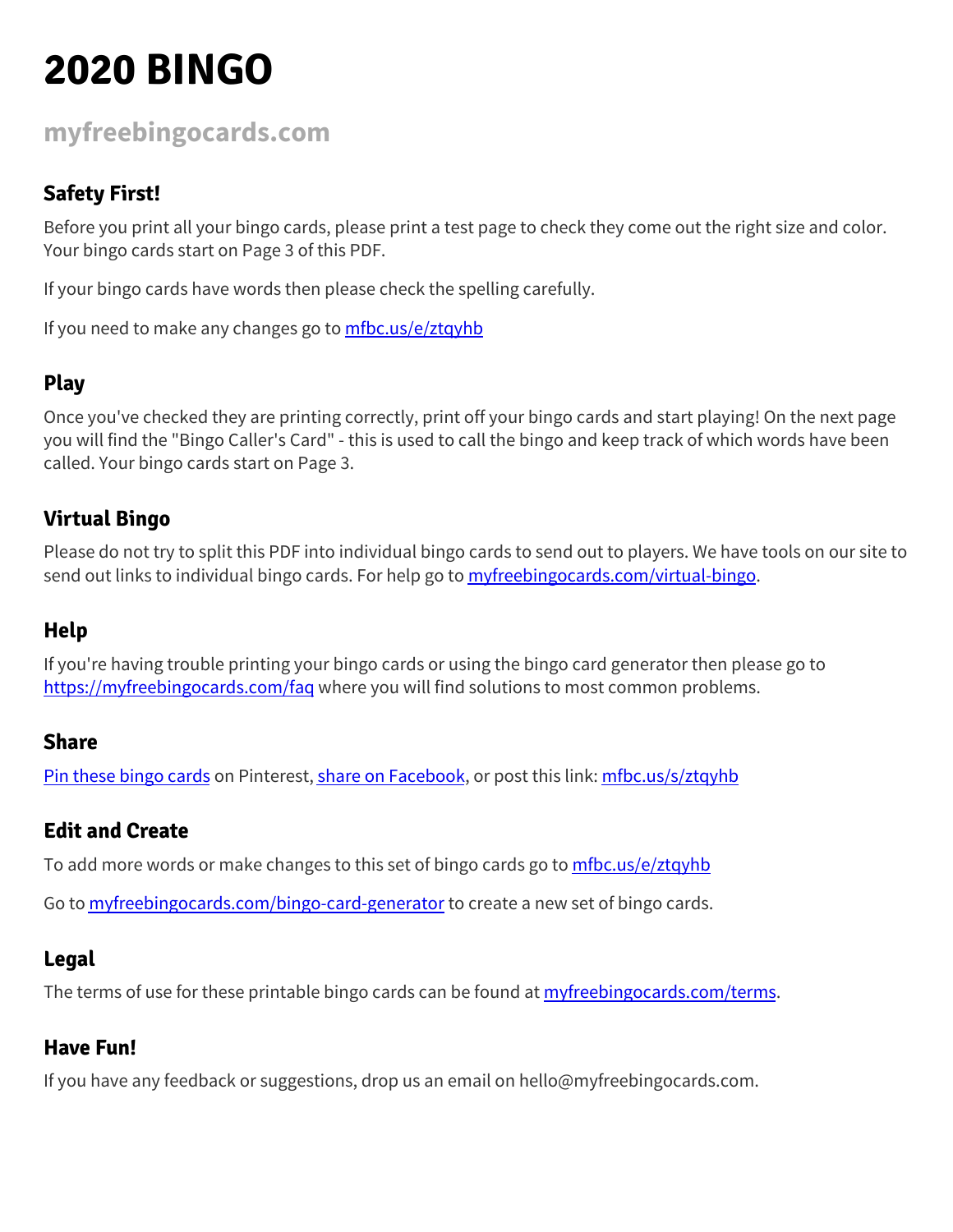### **Bingo Caller's Card**

Use your Bingo Caller's Card to call the bingo and keep track of which words you have already called.

Print two copies of the caller's card. Cut one copy up, fold the squares in half, and put them in a hat. To call the bingo, pull a square out of the hat, unfold it and read it out.

When you have called a word/number, tick it off on the second copy of the caller's card. You can use the second copy of the caller's card to check if a player has a winning card during a game.

| WORE A ZOOM<br><b>MULLET</b><br>(BUSINESS ON<br>TOP, PAJAMAS<br>ON THE<br>BOTTOM) | WENT TO THE<br><b>BANK WITH A</b><br><b>MASK AND</b><br>THEY DIDN'T<br>CALL THE COPS | <b>CUT YOUR</b><br>OWN OR A<br><b>FAMILY</b><br><b>MEMBERS HAIR</b>             | WATCHED A<br><b>RERUN OF A</b><br>SPORTING<br><b>EVENT</b> | BAKED<br>SOURDOUGH<br><b>BREAD</b>                                | <b>STARTED</b><br><b>HOMESCHOOLING</b>                    | ATTENDED<br>A DRIVE BY<br><b>BIRTHDAY</b><br>PARTY |
|-----------------------------------------------------------------------------------|--------------------------------------------------------------------------------------|---------------------------------------------------------------------------------|------------------------------------------------------------|-------------------------------------------------------------------|-----------------------------------------------------------|----------------------------------------------------|
| PICKED UP<br>A NEW<br><b>HOBBY</b>                                                | <b>DISCOVERED</b><br>YOUR OWN<br><b>NEIGHBORHOOD</b><br>IN A NEW WAY                 | HELPED THE<br><b>COMMUNITY</b><br>IN A NEW<br><b>WAY</b>                        | ADOPTED<br>AN<br>ANIMAL                                    | USED YOUR<br><b>DISHWASHER</b><br>MORE THAN<br><b>EVER BEFORE</b> | STARTED USING<br><b>GROCERY</b><br>PICKUP/DELIVERY        | SEWED<br>YOUR OWN<br>MASK                          |
| MASKNE<br>(Mask<br>ACNE)                                                          | DOWNLOADED<br><b>TIKTOK</b>                                                          | DIDN'T<br>RECOGNIZE<br>SOMEONE<br><b>BECAUSE THEY</b><br>WERE WEARING<br>A MASK | HAD NO<br><b>IDEA WHAT</b><br>DAY IT WAS                   | LOST TRACK OF<br>WHEN YOU<br>SHOWERED<br>LAST                     | Took<br>COMMUNION<br>WITH<br><b>UNUSUAL</b><br>"ELEMENTS" | <b>GOT A</b><br>COVID TEST<br><b>DONE</b>          |
| WATCHED<br>CHURCH<br>ONLINE                                                       | <b>BINGE</b><br>WATCHED<br>Tiger King                                                | DELETED<br>SOCIAL<br><b>MEDIA</b>                                               |                                                            |                                                                   |                                                           |                                                    |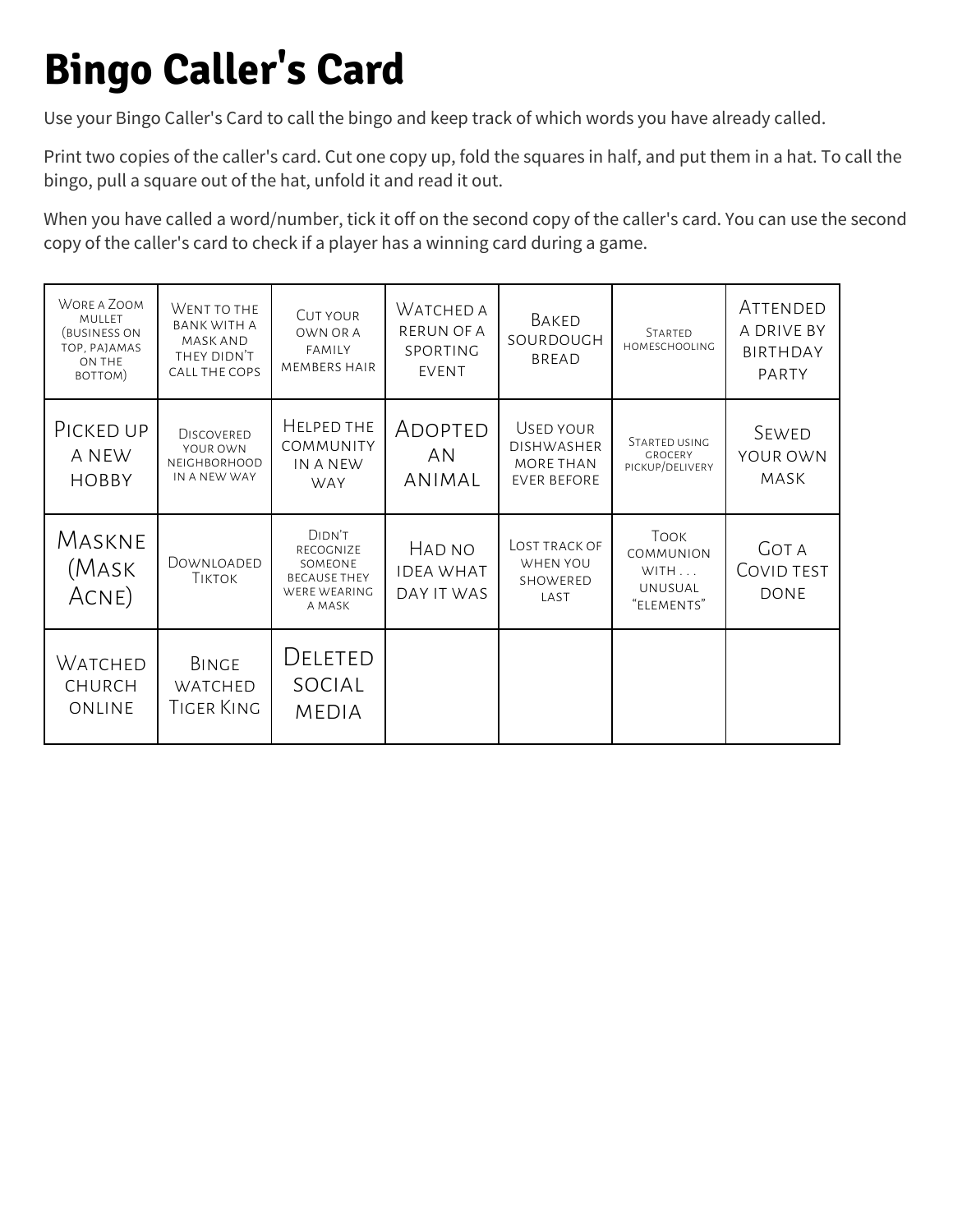| <b>TOOK</b><br><b>COMMUNION</b><br>WITH<br><b>UNUSUAL</b><br>"ELEMENTS"                                | <b>BAKED</b><br>SOURDOUGH<br><b>BREAD</b>                                                   | <b>LOST TRACK</b><br>OF WHEN YOU<br><b>SHOWERED</b><br>LAST                     | <b>DELETED</b><br><b>SOCIAL</b><br><b>MEDIA</b>                                               | <b>SEWED</b><br>YOUR OWN<br><b>MASK</b>                                              |
|--------------------------------------------------------------------------------------------------------|---------------------------------------------------------------------------------------------|---------------------------------------------------------------------------------|-----------------------------------------------------------------------------------------------|--------------------------------------------------------------------------------------|
| <b>HAD NO</b><br><b>IDEA WHAT</b><br><b>DAY IT</b><br><b>WAS</b>                                       | PICKED<br><b>UPANEW</b><br><b>HOBBY</b>                                                     | <b>USED YOUR</b><br><b>DISHWASHER</b><br><b>MORE THAN</b><br><b>EVER BEFORE</b> | <b>STARTED</b><br><b>HOMESCHOOLING</b>                                                        | <b>CUT YOUR</b><br><b>OWN OR A</b><br><b>FAMILY</b><br><b>MEMBERS</b><br><b>HAIR</b> |
| <b>WATCHED A</b><br><b>RERUN OF A</b><br>SPORTING<br><b>EVENT</b>                                      | WENT TO THE<br><b>BANK WITH A</b><br><b>MASK AND</b><br>THEY DIDN'T<br><b>CALL THE COPS</b> | <b>FREE</b><br><b>SPACE</b>                                                     | DIDN'T<br>RECOGNIZE<br><b>SOMEONE</b><br><b>BECAUSE THEY</b><br><b>WERE WEARING</b><br>A MASK | ATTENDED<br><b>A DRIVE BY</b><br><b>BIRTHDAY</b><br><b>PARTY</b>                     |
| <b>WORE A ZOOM</b><br><b>MULLET</b><br><b>(BUSINESS ON</b><br>TOP, PAJAMAS<br><b>ON THE</b><br>BOTTOM) | DOWNLOADED<br><b>TIKTOK</b>                                                                 | <b>HELPED THE</b><br><b>COMMUNITY</b><br><b>IN A NEW</b><br><b>WAY</b>          | ADOPTED<br><b>AN</b><br><b>ANIMAL</b>                                                         | <b>GOT A</b><br>COVID<br><b>TEST DONE</b>                                            |
| <b>DISCOVERED</b><br>YOUR OWN<br><b>NEIGHBORHOOD</b><br>IN A NEW WAY                                   | <b>BINGE</b><br><b>WATCHED</b><br>TIGER<br>KING                                             | MASKNE<br>(Mask<br>ACNE)                                                        | <b>STARTED USING</b><br><b>GROCERY</b><br>PICKUP/DELIVERY                                     | <b>WATCHED</b><br><b>CHURCH</b><br><b>ONLINE</b>                                     |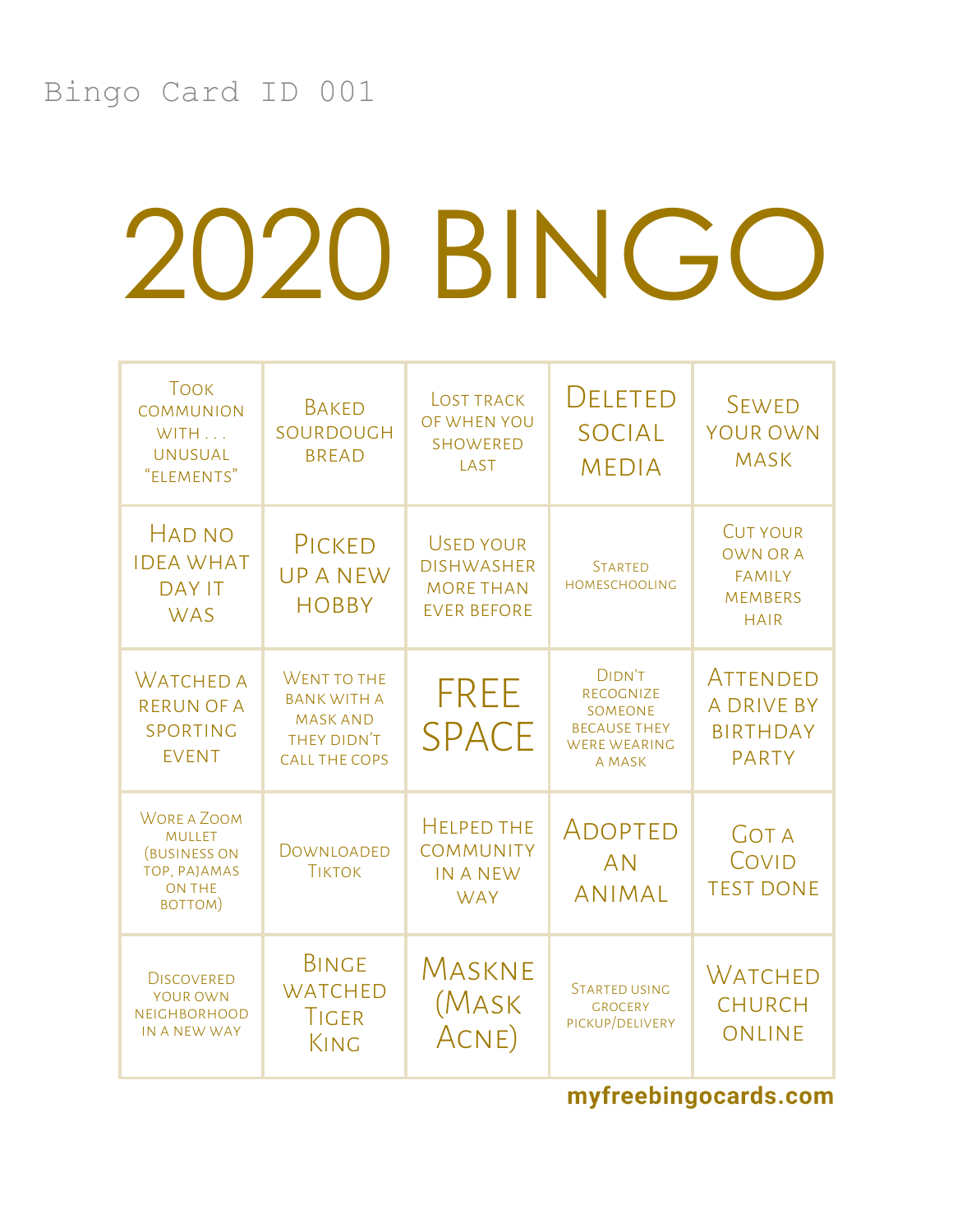| <b>USED YOUR</b><br><b>DISHWASHER</b><br><b>MORE THAN</b><br><b>EVER BEFORE</b>                 | <b>STARTED</b><br><b>HOMESCHOOLING</b>                                                                      | MASKNE<br>(Mask<br>ACNE)                                    | <b>TOOK</b><br><b>COMMUNION</b><br>WITH<br><b>UNUSUAL</b><br>"ELEMENTS"                     | DOWNLOADED<br><b>TIKTOK</b>                                     |
|-------------------------------------------------------------------------------------------------|-------------------------------------------------------------------------------------------------------------|-------------------------------------------------------------|---------------------------------------------------------------------------------------------|-----------------------------------------------------------------|
| <b>HAD NO</b><br><b>IDEA WHAT</b><br><b>DAY IT</b><br><b>WAS</b>                                | <b>DIDN'T</b><br><b>RECOGNIZE</b><br>SOMEONE<br><b>BECAUSE THEY</b><br><b>WERE WEARING</b><br><b>A MASK</b> | <b>STARTED USING</b><br><b>GROCERY</b><br>PICKUP/DELIVERY   | <b>WATCHED A</b><br><b>RERUN OF A</b><br>SPORTING<br><b>EVENT</b>                           | <b>DELETED</b><br><b>SOCIAL</b><br><b>MEDIA</b>                 |
| <b>WORE A ZOOM</b><br><b>MULLET</b><br>(BUSINESS ON<br>TOP, PAJAMAS<br><b>ON THE</b><br>BOTTOM) | <b>GOT A</b><br>COVID<br><b>TEST DONE</b>                                                                   | <b>FREE</b><br><b>SPACE</b>                                 | <b>BINGE</b><br><b>WATCHED</b><br><b>TIGER</b><br>KING                                      | <b>HELPED THE</b><br><b>COMMUNITY</b><br>IN A NEW<br><b>WAY</b> |
| <b>ATTENDED</b><br>A DRIVE BY<br><b>BIRTHDAY</b><br><b>PARTY</b>                                | <b>CUT YOUR</b><br><b>OWN OR A</b><br><b>FAMILY</b><br><b>MEMBERS</b><br><b>HAIR</b>                        | <b>BAKED</b><br>SOURDOUGH<br><b>BREAD</b>                   | WENT TO THE<br><b>BANK WITH A</b><br><b>MASK AND</b><br>THEY DIDN'T<br><b>CALL THE COPS</b> | ADOPTED<br><b>AN</b><br><b>ANIMAL</b>                           |
| <b>SEWED</b><br><b>YOUR OWN</b><br><b>MASK</b>                                                  | <b>DISCOVERED</b><br>YOUR OWN<br><b>NEIGHBORHOOD</b><br>IN A NEW WAY                                        | <b>LOST TRACK</b><br>OF WHEN YOU<br><b>SHOWERED</b><br>LAST | PICKED<br><b>UPANEW</b><br><b>HOBBY</b>                                                     | <b>WATCHED</b><br><b>CHURCH</b><br><b>ONLINE</b>                |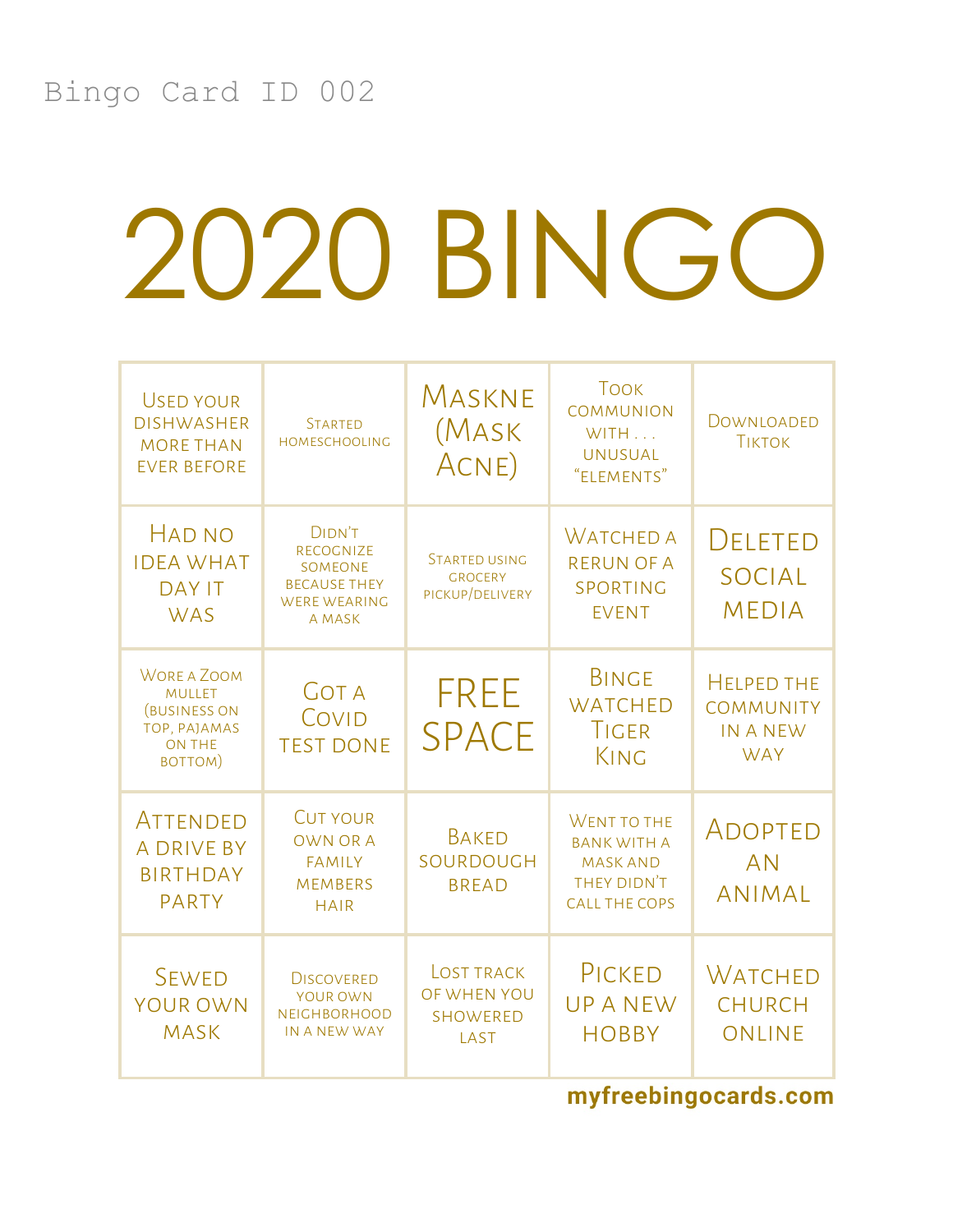| <b>STARTED USING</b><br><b>GROCERY</b><br>PICKUP/DELIVERY | PICKED<br><b>UPANEW</b><br><b>HOBBY</b>                                 | <b>USED YOUR</b><br><b>DISHWASHER</b><br><b>MORE THAN</b><br><b>EVER BEFORE</b>        | <b>GOT A</b><br>COVID<br><b>TEST DONE</b>                                            | <b>HELPED THE</b><br><b>COMMUNITY</b><br><b>IN A NEW</b><br><b>WAY</b>                                 |
|-----------------------------------------------------------|-------------------------------------------------------------------------|----------------------------------------------------------------------------------------|--------------------------------------------------------------------------------------|--------------------------------------------------------------------------------------------------------|
| <b>WATCHED</b><br><b>CHURCH</b><br><b>ONLINE</b>          | DELETED<br><b>SOCIAL</b><br><b>MEDIA</b>                                | DIDN'T<br>RECOGNIZE<br>SOMEONE<br><b>BECAUSE THEY</b><br><b>WERE WEARING</b><br>A MASK | MASKNE<br>(Mask<br>ACNE)                                                             | WENT TO THE<br><b>BANK WITH A</b><br><b>MASK AND</b><br><b>THEY DIDN'T</b><br><b>CALL THE COPS</b>     |
| <b>BAKED</b><br>SOURDOUGH<br><b>BREAD</b>                 | <b>TOOK</b><br><b>COMMUNION</b><br>WITH<br><b>UNUSUAL</b><br>"ELEMENTS" | <b>FREE</b><br><b>SPACE</b>                                                            | <b>ATTENDED</b><br><b>A DRIVE BY</b><br><b>BIRTHDAY</b><br><b>PARTY</b>              | <b>DISCOVERED</b><br>YOUR OWN<br><b>NEIGHBORHOOD</b><br>IN A NEW WAY                                   |
| <b>STARTED</b><br><b>HOMESCHOOLING</b>                    | DOWNLOADED<br><b>TIKTOK</b>                                             | <b>WATCHED A</b><br><b>RERUN OF A</b><br>SPORTING<br><b>EVENT</b>                      | ADOPTED<br><b>AN</b><br><b>ANIMAL</b>                                                | <b>WORE A ZOOM</b><br><b>MULLET</b><br><b>(BUSINESS ON</b><br>TOP, PAJAMAS<br><b>ON THE</b><br>BOTTOM) |
| <b>SEWED</b><br><b>YOUR OWN</b><br><b>MASK</b>            | <b>LOST TRACK</b><br>OF WHEN YOU<br><b>SHOWERED</b><br>LAST             | HAD NO<br><b>IDEA WHAT</b><br><b>DAY IT</b><br><b>WAS</b>                              | <b>CUT YOUR</b><br><b>OWN OR A</b><br><b>FAMILY</b><br><b>MEMBERS</b><br><b>HAIR</b> | <b>BINGE</b><br><b>WATCHED</b><br>TIGER<br>KING                                                        |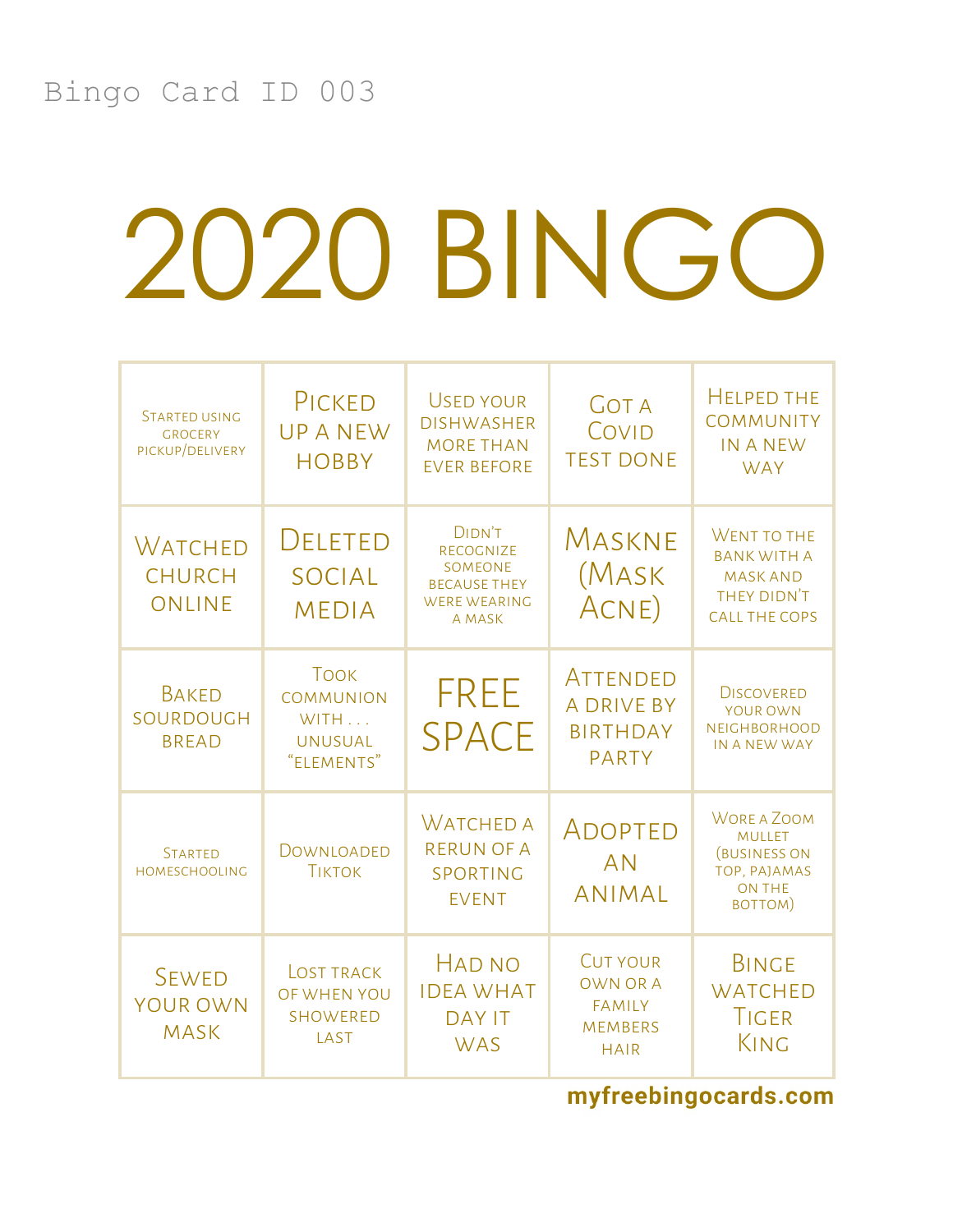| <b>WENT TO THE</b><br><b>BANK WITH A</b><br><b>MASK AND</b><br>THEY DIDN'T<br><b>CALL THE COPS</b> | <b>LOST TRACK</b><br>OF WHEN YOU<br><b>SHOWERED</b><br>LAST             | <b>WATCHED A</b><br><b>RERUN OF A</b><br>SPORTING<br><b>EVENT</b>      | <b>CUT YOUR</b><br><b>OWN OR A</b><br><b>FAMILY</b><br><b>MEMBERS</b><br><b>HAIR</b>            | MASKNE<br>(MASK<br>ACNE)                                             |
|----------------------------------------------------------------------------------------------------|-------------------------------------------------------------------------|------------------------------------------------------------------------|-------------------------------------------------------------------------------------------------|----------------------------------------------------------------------|
| <b>ATTENDED</b><br><b>A DRIVE BY</b><br><b>BIRTHDAY</b><br><b>PARTY</b>                            | PICKED<br><b>UPANEW</b><br><b>HOBBY</b>                                 | <b>SEWED</b><br><b>YOUR OWN</b><br><b>MASK</b>                         | <b>WORE A ZOOM</b><br><b>MULLET</b><br>(BUSINESS ON<br>TOP, PAJAMAS<br><b>ON THE</b><br>BOTTOM) | <b>STARTED USING</b><br><b>GROCERY</b><br>PICKUP/DELIVERY            |
| DIDN'T<br><b>RECOGNIZE</b><br>SOMEONE<br><b>BECAUSE THEY</b><br><b>WERE WEARING</b><br>A MASK      | <b>TOOK</b><br><b>COMMUNION</b><br>WITH<br><b>UNUSUAL</b><br>"ELEMENTS" | <b>FREE</b><br><b>SPACE</b>                                            | <b>USED YOUR</b><br><b>DISHWASHER</b><br><b>MORE THAN</b><br><b>EVER BEFORE</b>                 | <b>BINGE</b><br><b>WATCHED</b><br>TIGER<br>KING                      |
| <b>GOT A</b><br>COVID<br><b>TEST DONE</b>                                                          | DOWNLOADED<br><b>TIKTOK</b>                                             | DELETED<br><b>SOCIAL</b><br><b>MEDIA</b>                               | <b>WATCHED</b><br><b>CHURCH</b><br>ONLINE                                                       | <b>HAD NO</b><br><b>IDEA</b><br><b>WHAT DAY</b><br><b>IT WAS</b>     |
| <b>STARTED</b><br><b>HOMESCHOOLING</b>                                                             | <b>BAKED</b><br>SOURDOUGH<br><b>BREAD</b>                               | <b>HELPED THE</b><br><b>COMMUNITY</b><br><b>IN A NEW</b><br><b>WAY</b> | ADOPTED<br><b>AN</b><br><b>ANIMAL</b>                                                           | <b>DISCOVERED</b><br>YOUR OWN<br><b>NEIGHBORHOOD</b><br>IN A NEW WAY |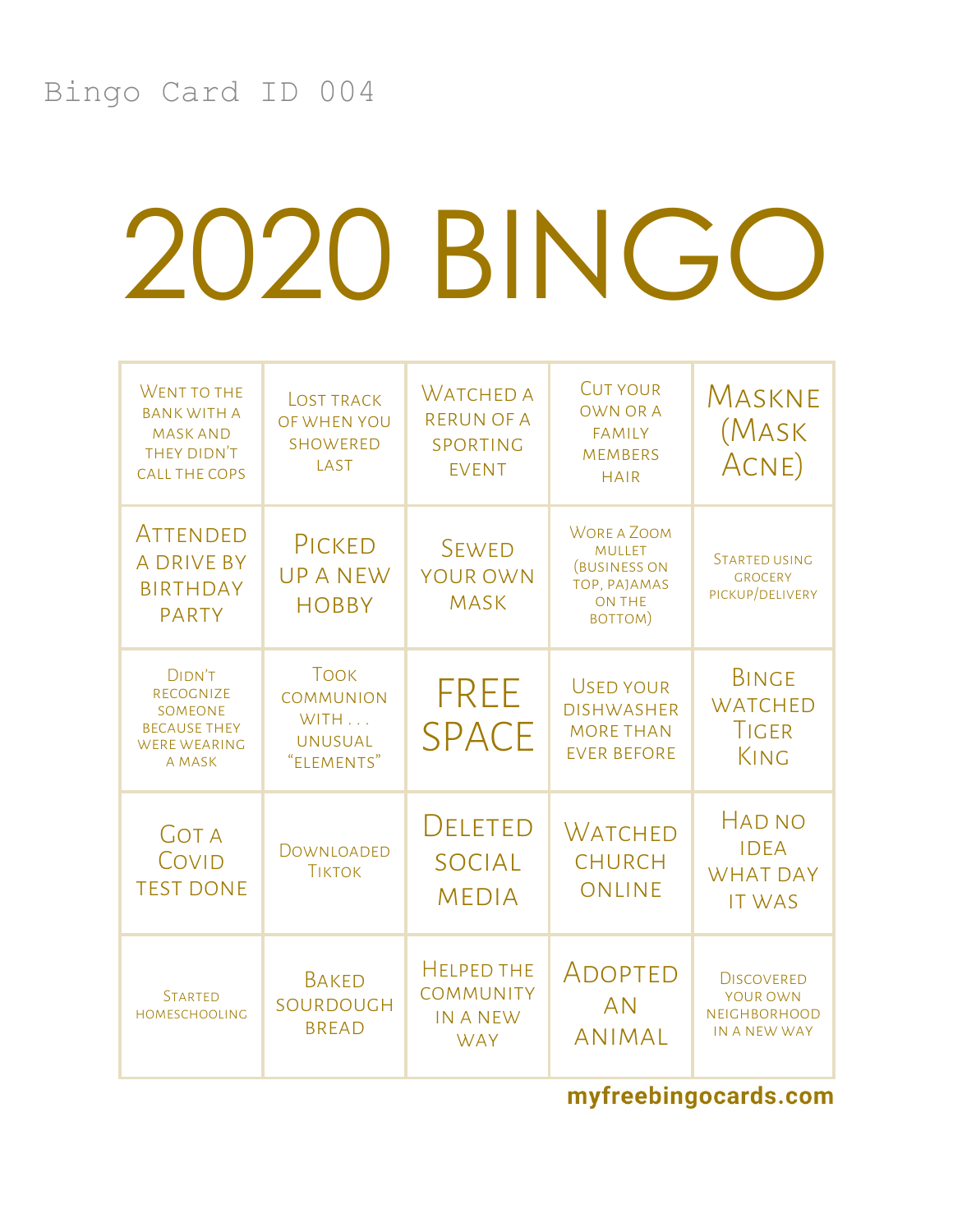| <b>LOST TRACK</b><br>OF WHEN YOU<br><b>SHOWERED</b><br>LAST                     | <b>CUT YOUR</b><br><b>OWN OR A</b><br><b>FAMILY</b><br><b>MEMBERS</b><br><b>HAIR</b>                   | <b>WENT TO THE</b><br><b>BANK WITH A</b><br><b>MASK AND</b><br>THEY DIDN'T<br><b>CALL THE COPS</b> | <b>DIDN'T</b><br><b>RECOGNIZE</b><br>SOMEONE<br><b>BECAUSE THEY</b><br><b>WERE WEARING</b><br>A MASK | ADOPTED<br><b>AN</b><br><b>ANIMAL</b>                                   |
|---------------------------------------------------------------------------------|--------------------------------------------------------------------------------------------------------|----------------------------------------------------------------------------------------------------|------------------------------------------------------------------------------------------------------|-------------------------------------------------------------------------|
| <b>USED YOUR</b><br><b>DISHWASHER</b><br><b>MORE THAN</b><br><b>EVER BEFORE</b> | DOWNLOADED<br><b>TIKTOK</b>                                                                            | <b>STARTED</b><br><b>HOMESCHOOLING</b>                                                             | <b>WATCHED</b><br><b>CHURCH</b><br>ONLINE                                                            | <b>ATTENDED</b><br><b>A DRIVE BY</b><br><b>BIRTHDAY</b><br><b>PARTY</b> |
| <b>BAKED</b><br>SOURDOUGH<br><b>BREAD</b>                                       | <b>WORE A ZOOM</b><br><b>MULLET</b><br><b>(BUSINESS ON</b><br>TOP, PAJAMAS<br><b>ON THE</b><br>BOTTOM) | <b>FREE</b><br><b>SPACE</b>                                                                        | <b>HAD NO</b><br><b>IDEA WHAT</b><br><b>DAY IT</b><br><b>WAS</b>                                     | <b>HELPED THE</b><br><b>COMMUNITY</b><br><b>IN A NEW</b><br><b>WAY</b>  |
| <b>DELETED</b><br><b>SOCIAL</b><br><b>MEDIA</b>                                 | <b>BINGE</b><br><b>WATCHED</b><br><b>TIGER</b><br>KING                                                 | <b>GOT A</b><br>COVID<br><b>TEST DONE</b>                                                          | PICKED<br><b>UPANEW</b><br><b>HOBBY</b>                                                              | <b>TOOK</b><br><b>COMMUNION</b><br>WITH<br><b>UNUSUAL</b><br>"ELEMENTS" |
| <b>DISCOVERED</b><br>YOUR OWN<br><b>NEIGHBORHOOD</b><br>IN A NEW WAY            | <b>WATCHED A</b><br><b>RERUN OF A</b><br>SPORTING<br><b>EVENT</b>                                      | <b>SEWED</b><br><b>YOUR OWN</b><br><b>MASK</b>                                                     | <b>STARTED USING</b><br><b>GROCERY</b><br>PICKUP/DELIVERY                                            | MASKNE<br>(Mask<br>ACNE)                                                |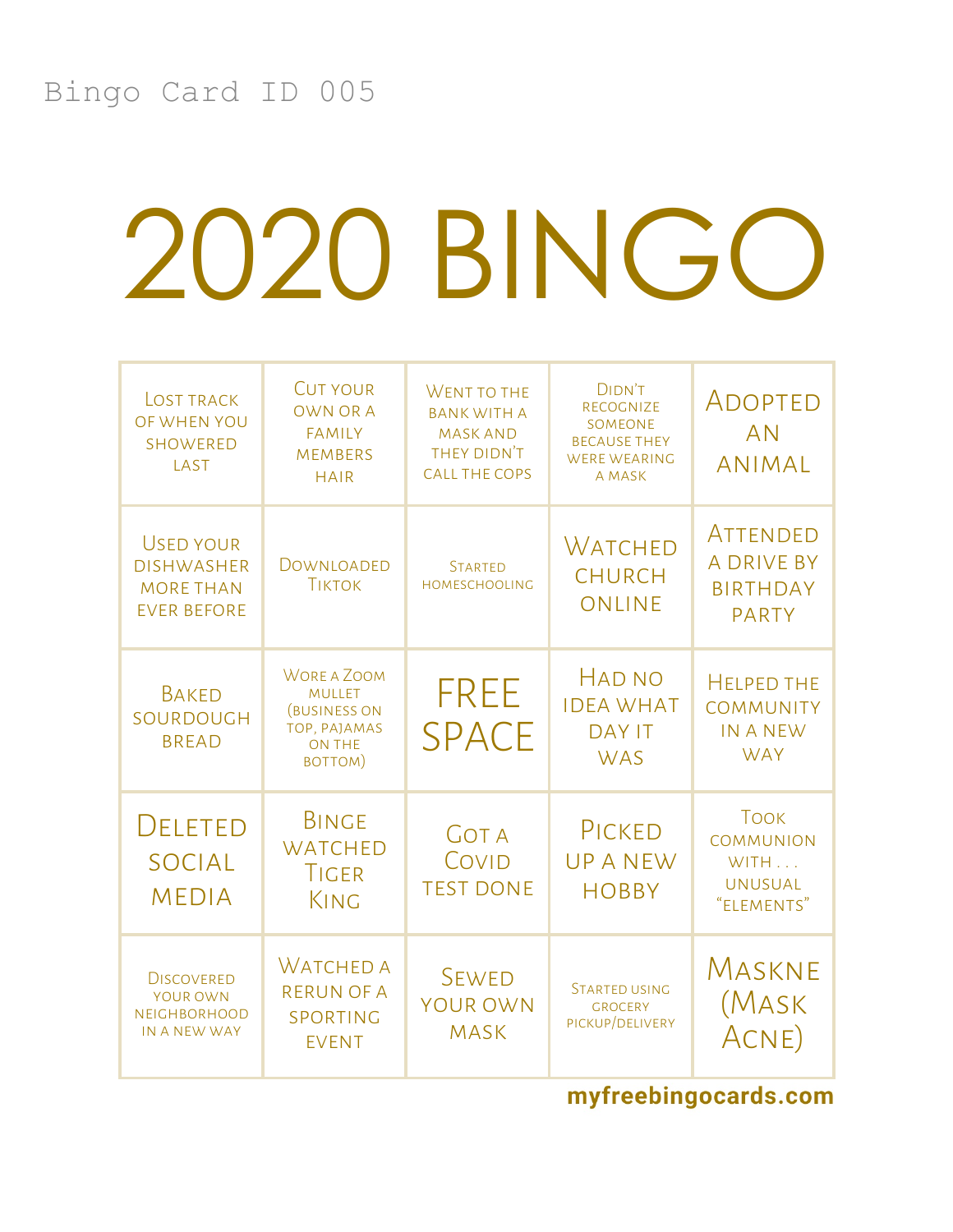| <b>LOST TRACK</b><br>OF WHEN YOU<br><b>SHOWERED</b><br>LAST                                   | <b>BAKED</b><br>SOURDOUGH<br><b>BREAD</b>                                            | <b>TOOK</b><br><b>COMMUNION</b><br>WITH<br><b>UNUSUAL</b><br>"ELEMENTS"                     | <b>BINGE</b><br><b>WATCHED</b><br>TIGER<br>KING                                                 | DELETED<br><b>SOCIAL</b><br><b>MEDIA</b>                             |
|-----------------------------------------------------------------------------------------------|--------------------------------------------------------------------------------------|---------------------------------------------------------------------------------------------|-------------------------------------------------------------------------------------------------|----------------------------------------------------------------------|
| <b>DIDN'T</b><br>RECOGNIZE<br>SOMEONE<br><b>BECAUSE THEY</b><br><b>WERE WEARING</b><br>A MASK | <b>STARTED</b><br><b>HOMESCHOOLING</b>                                               | MASKNE<br>(Mask<br>ACNE)                                                                    | <b>USED YOUR</b><br><b>DISHWASHER</b><br><b>MORE THAN</b><br><b>EVER BEFORE</b>                 | PICKED<br><b>UPANEW</b><br><b>HOBBY</b>                              |
| ADOPTED<br><b>AN</b><br><b>ANIMAL</b>                                                         | <b>HELPED THE</b><br><b>COMMUNITY</b><br><b>IN A NEW</b><br><b>WAY</b>               | <b>FREE</b><br><b>SPACE</b>                                                                 | <b>SEWED</b><br><b>YOUR OWN</b><br><b>MASK</b>                                                  | <b>STARTED USING</b><br><b>GROCERY</b><br>PICKUP/DELIVERY            |
| DOWNLOADED<br><b>TIKTOK</b>                                                                   | <b>WATCHED A</b><br><b>RERUN OF A</b><br>SPORTING<br><b>EVENT</b>                    | WENT TO THE<br><b>BANK WITH A</b><br><b>MASK AND</b><br>THEY DIDN'T<br><b>CALL THE COPS</b> | <b>WORE A ZOOM</b><br><b>MULLET</b><br>(BUSINESS ON<br>TOP, PAJAMAS<br><b>ON THE</b><br>BOTTOM) | HAD NO<br><b>IDEA</b><br><b>WHAT DAY</b><br><b>IT WAS</b>            |
| <b>GOT A</b><br>COVID<br><b>TEST DONE</b>                                                     | <b>CUT YOUR</b><br><b>OWN OR A</b><br><b>FAMILY</b><br><b>MEMBERS</b><br><b>HAIR</b> | <b>WATCHED</b><br><b>CHURCH</b><br>ONLINE                                                   | ATTENDED<br><b>A DRIVE BY</b><br><b>BIRTHDAY</b><br><b>PARTY</b>                                | <b>DISCOVERED</b><br>YOUR OWN<br><b>NEIGHBORHOOD</b><br>IN A NEW WAY |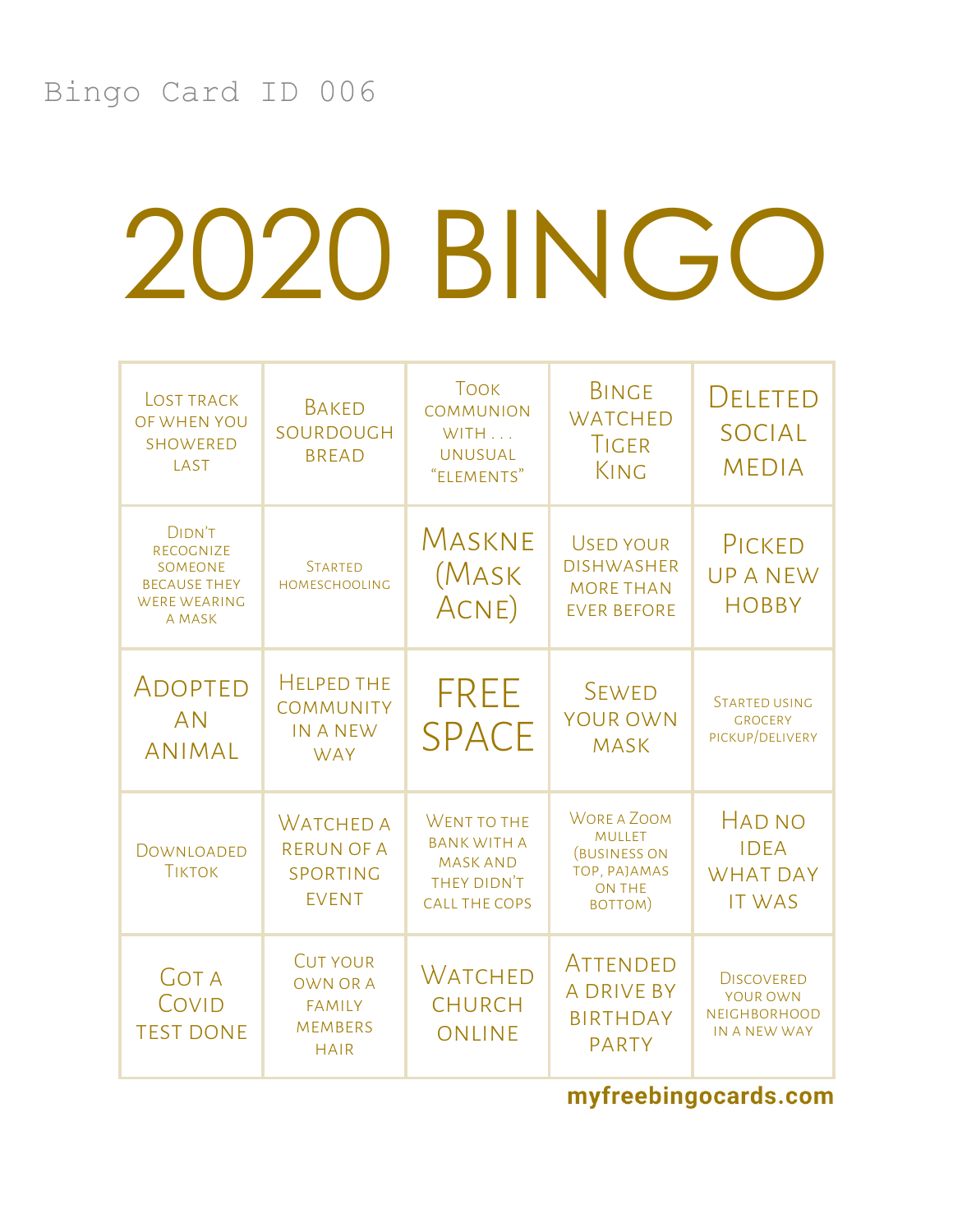| <b>WORE A ZOOM</b><br><b>MULLET</b><br><b>(BUSINESS ON</b><br>TOP, PAJAMAS<br><b>ON THE</b><br>BOTTOM) | <b>BINGE</b><br><b>WATCHED</b><br>TIGER<br>KING                         | WATCHED A<br><b>RERUN OF A</b><br>SPORTING<br><b>EVENT</b>                           | <b>SEWED</b><br>YOUR OWN<br><b>MASK</b>                                | <b>USED YOUR</b><br><b>DISHWASHER</b><br><b>MORE THAN</b><br><b>EVER BEFORE</b>             |
|--------------------------------------------------------------------------------------------------------|-------------------------------------------------------------------------|--------------------------------------------------------------------------------------|------------------------------------------------------------------------|---------------------------------------------------------------------------------------------|
| <b>DISCOVERED</b><br>YOUR OWN<br><b>NEIGHBORHOOD</b><br>IN A NEW WAY                                   | <b>STARTED</b><br><b>HOMESCHOOLING</b>                                  | <b>DELETED</b><br><b>SOCIAL</b><br><b>MEDIA</b>                                      | <b>HELPED THE</b><br><b>COMMUNITY</b><br><b>IN A NEW</b><br><b>WAY</b> | PICKED<br><b>UPANEW</b><br><b>HOBBY</b>                                                     |
| <b>DIDN'T</b><br>RECOGNIZE<br>SOMEONE<br><b>BECAUSE THEY</b><br><b>WERE WEARING</b><br>A MASK          | <b>STARTED USING</b><br><b>GROCERY</b><br>PICKUP/DELIVERY               | <b>FREE</b><br><b>SPACE</b>                                                          | <b>HAD NO</b><br><b>IDEA WHAT</b><br><b>DAY IT</b><br><b>WAS</b>       | ATTENDED<br><b>A DRIVE BY</b><br><b>BIRTHDAY</b><br><b>PARTY</b>                            |
| <b>LOST TRACK</b><br>OF WHEN YOU<br><b>SHOWERED</b><br>LAST                                            | MASKNE<br>(Mask<br>ACNE)                                                | <b>GOT A</b><br>COVID<br><b>TEST DONE</b>                                            | ADOPTED<br><b>AN</b><br><b>ANIMAL</b>                                  | WENT TO THE<br><b>BANK WITH A</b><br><b>MASK AND</b><br>THEY DIDN'T<br><b>CALL THE COPS</b> |
| DOWNLOADED<br><b>TIKTOK</b>                                                                            | <b>TOOK</b><br><b>COMMUNION</b><br>WITH<br><b>UNUSUAL</b><br>"ELEMENTS" | <b>CUT YOUR</b><br><b>OWN OR A</b><br><b>FAMILY</b><br><b>MEMBERS</b><br><b>HAIR</b> | <b>BAKED</b><br>SOURDOUGH<br><b>BREAD</b>                              | <b>WATCHED</b><br><b>CHURCH</b><br><b>ONLINE</b>                                            |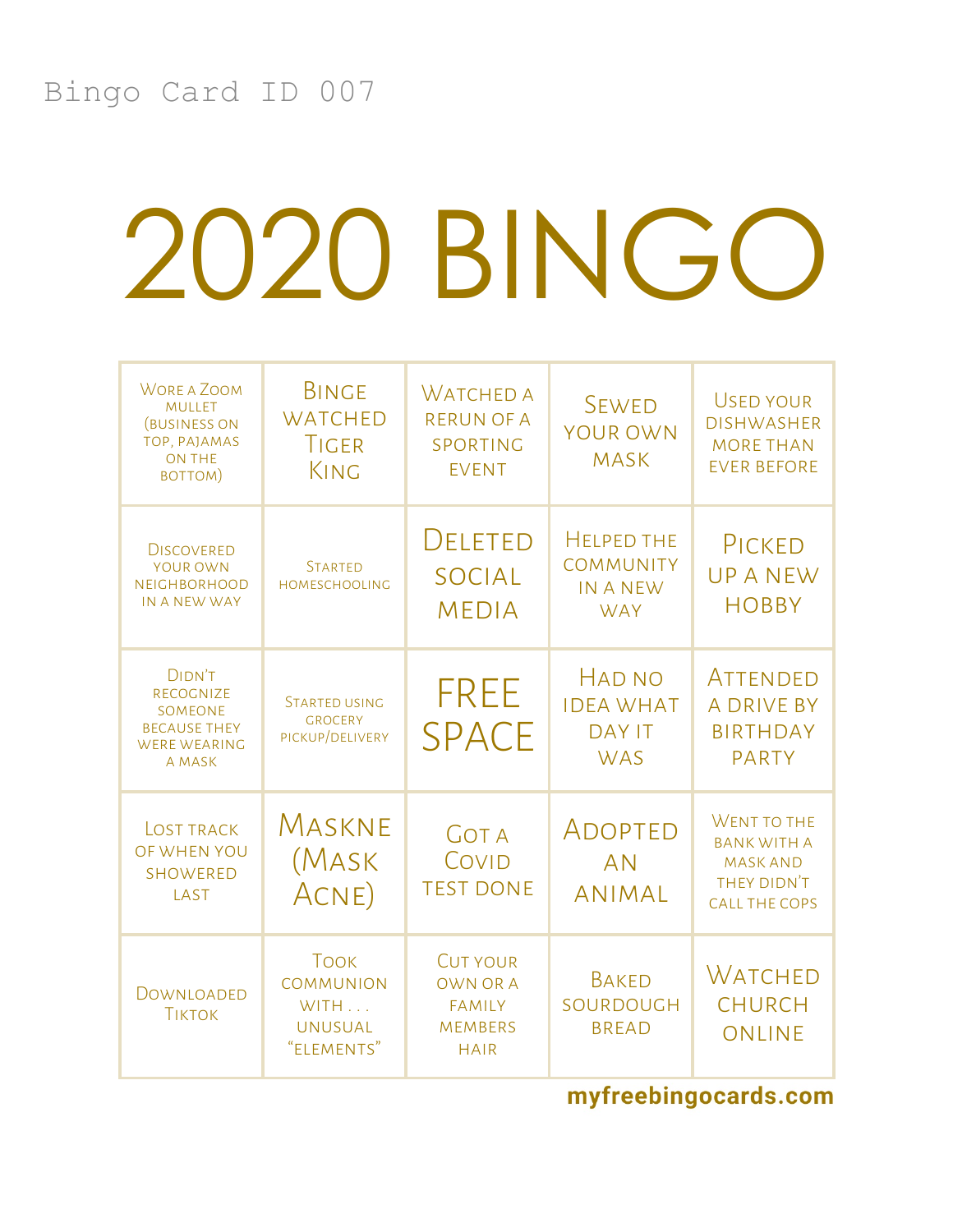| <b>WORE A ZOOM</b><br><b>MULLET</b><br><b>(BUSINESS ON</b><br>TOP, PAJAMAS<br><b>ON THE</b><br>BOTTOM) | <b>TOOK</b><br><b>COMMUNION</b><br>WITH<br><b>UNUSUAL</b><br>"ELEMENTS" | DOWNLOADED<br><b>TIKTOK</b>                                                                        | <b>HAD NO</b><br><b>IDEA WHAT</b><br><b>DAY IT</b><br><b>WAS</b> | ADOPTED<br><b>AN</b><br><b>ANIMAL</b>                                                                |
|--------------------------------------------------------------------------------------------------------|-------------------------------------------------------------------------|----------------------------------------------------------------------------------------------------|------------------------------------------------------------------|------------------------------------------------------------------------------------------------------|
| <b>BINGE</b><br><b>WATCHED</b><br><b>TIGER</b><br>KING                                                 | ATTENDED<br><b>A DRIVE BY</b><br><b>BIRTHDAY</b><br><b>PARTY</b>        | <b>WENT TO THE</b><br><b>BANK WITH A</b><br><b>MASK AND</b><br>THEY DIDN'T<br><b>CALL THE COPS</b> | <b>LOST TRACK</b><br>OF WHEN YOU<br><b>SHOWERED</b><br>LAST      | <b>CUT YOUR</b><br><b>OWN OR A</b><br><b>FAMILY</b><br><b>MEMBERS</b><br><b>HAIR</b>                 |
| <b>USED YOUR</b><br><b>DISHWASHER</b><br><b>MORE THAN</b><br><b>EVER BEFORE</b>                        | <b>STARTED USING</b><br><b>GROCERY</b><br>PICKUP/DELIVERY               | <b>FREE</b><br><b>SPACE</b>                                                                        | PICKED<br><b>UPANEW</b><br><b>HOBBY</b>                          | <b>DIDN'T</b><br><b>RECOGNIZE</b><br>SOMEONE<br><b>BECAUSE THEY</b><br><b>WERE WEARING</b><br>A MASK |
| <b>BAKED</b><br>SOURDOUGH<br><b>BREAD</b>                                                              | Watched<br><b>CHURCH</b><br>ONLINE                                      | DELETED<br><b>SOCIAL</b><br><b>MEDIA</b>                                                           | <b>SEWED</b><br><b>YOUR OWN</b><br><b>MASK</b>                   | <b>HELPED THE</b><br>COMMUNITY<br><b>IN A NEW</b><br><b>WAY</b>                                      |
| <b>STARTED</b><br><b>HOMESCHOOLING</b>                                                                 | <b>GOT A</b><br>COVID<br><b>TEST DONE</b>                               | <b>DISCOVERED</b><br>YOUR OWN<br><b>NEIGHBORHOOD</b><br>IN A NEW WAY                               | Maskne<br>(MASK<br>ACNE)                                         | <b>WATCHED A</b><br><b>RERUN OF A</b><br>SPORTING<br><b>EVENT</b>                                    |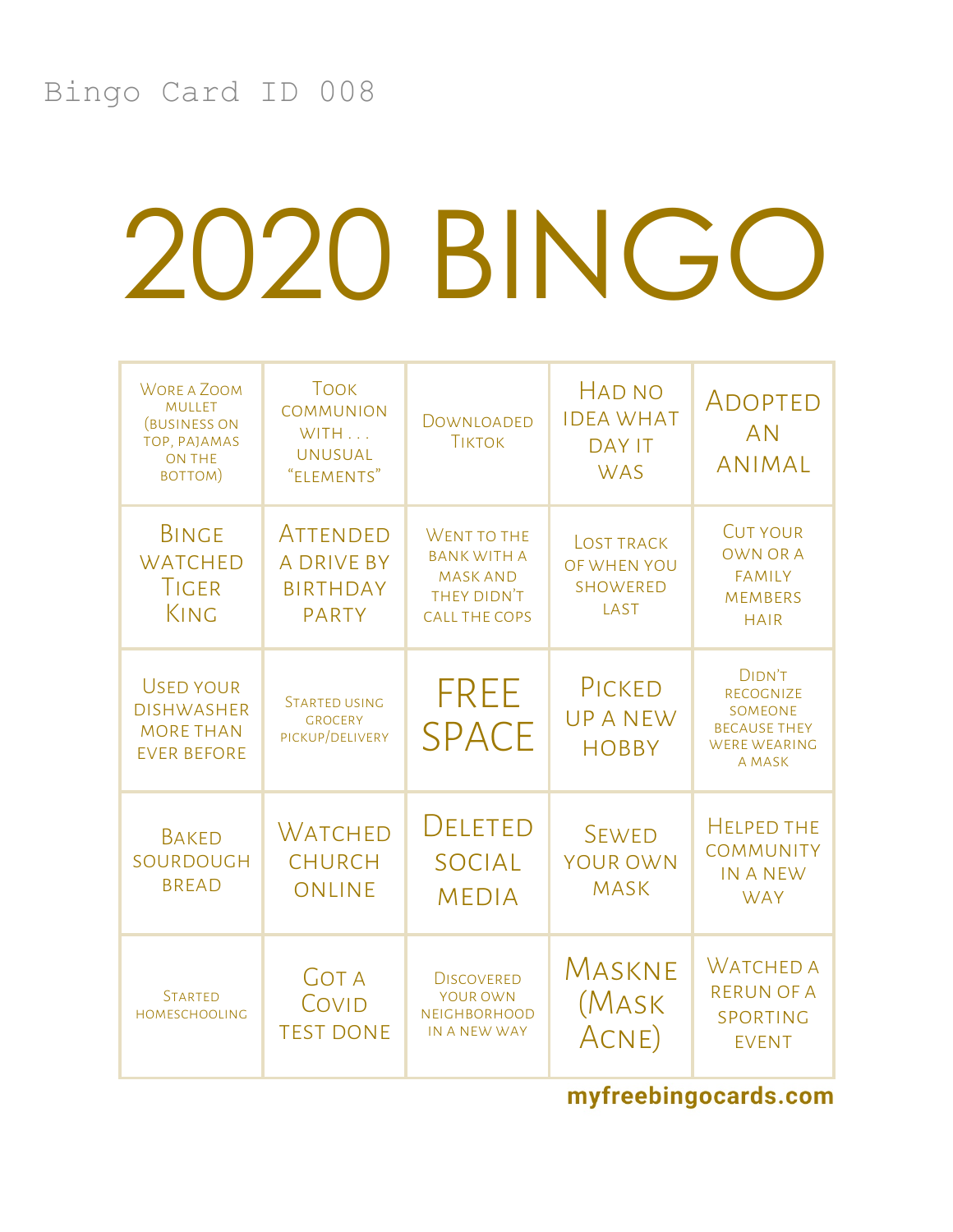| DOWNLOADED<br><b>TIKTOK</b>                                      | <b>GOT A</b><br>COVID<br><b>TEST DONE</b>                                            | MASKNE<br>(Mask<br>ACNE)                        | ATTENDED<br><b>A DRIVE BY</b><br><b>BIRTHDAY</b><br><b>PARTY</b>                                       | <b>WATCHED A</b><br><b>RERUN OF A</b><br>SPORTING<br><b>EVENT</b>                                    |
|------------------------------------------------------------------|--------------------------------------------------------------------------------------|-------------------------------------------------|--------------------------------------------------------------------------------------------------------|------------------------------------------------------------------------------------------------------|
| <b>LOST TRACK</b><br>OF WHEN YOU<br><b>SHOWERED</b><br>LAST      | <b>CUT YOUR</b><br><b>OWN OR A</b><br><b>FAMILY</b><br><b>MEMBERS</b><br><b>HAIR</b> | <b>DELETED</b><br><b>SOCIAL</b><br><b>MEDIA</b> | <b>HELPED THE</b><br><b>COMMUNITY</b><br><b>IN A NEW</b><br><b>WAY</b>                                 | <b>TOOK</b><br><b>COMMUNION</b><br>WITH<br><b>UNUSUAL</b><br>"ELEMENTS"                              |
| <b>STARTED USING</b><br><b>GROCERY</b><br>PICKUP/DELIVERY        | PICKED<br><b>UPANEW</b><br><b>HOBBY</b>                                              | <b>FREE</b><br><b>SPACE</b>                     | <b>WORE A ZOOM</b><br><b>MULLET</b><br><b>(BUSINESS ON</b><br>TOP, PAJAMAS<br><b>ON THE</b><br>BOTTOM) | <b>DIDN'T</b><br><b>RECOGNIZE</b><br>SOMEONE<br><b>BECAUSE THEY</b><br><b>WERE WEARING</b><br>A MASK |
| <b>STARTED</b><br><b>HOMESCHOOLING</b>                           | <b>DISCOVERED</b><br>YOUR OWN<br><b>NEIGHBORHOOD</b><br>IN A NEW WAY                 | WATCHED<br><b>CHURCH</b><br><b>ONLINE</b>       | <b>SEWED</b><br><b>YOUR OWN</b><br><b>MASK</b>                                                         | <b>BINGE</b><br><b>WATCHED</b><br><b>TIGER</b><br>KING                                               |
| <b>HAD NO</b><br><b>IDEA WHAT</b><br><b>DAY IT</b><br><b>WAS</b> | <b>USED YOUR</b><br><b>DISHWASHER</b><br><b>MORE THAN</b><br><b>EVER BEFORE</b>      | <b>BAKED</b><br>SOURDOUGH<br><b>BREAD</b>       | ADOPTED<br><b>AN</b><br><b>ANIMAL</b>                                                                  | <b>WENT TO THE</b><br><b>BANK WITH A</b><br><b>MASK AND</b><br>THEY DIDN'T<br><b>CALL THE COPS</b>   |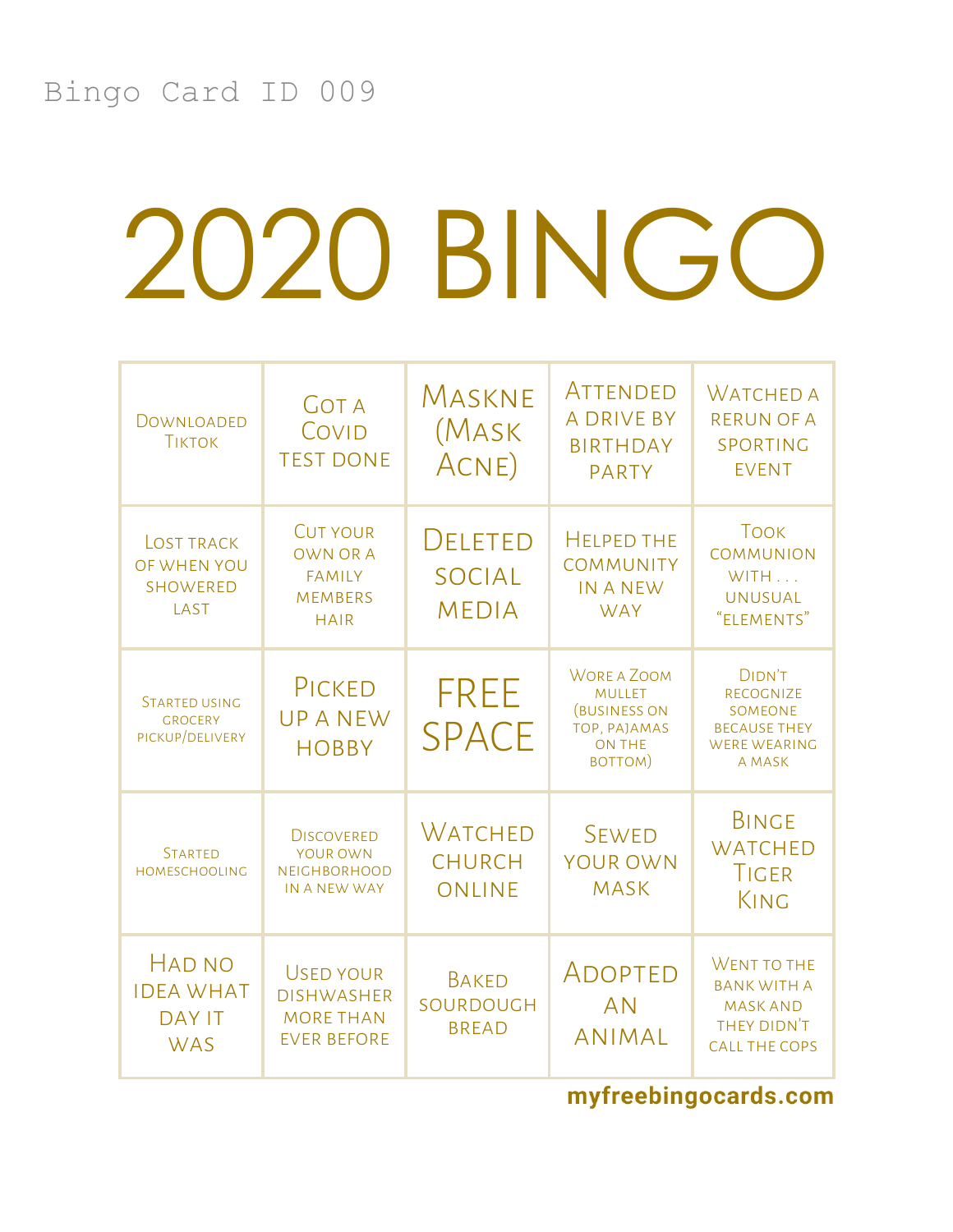| <b>SEWED</b><br>YOUR OWN<br><b>MASK</b>                     | WENT TO THE<br><b>BANK WITH A</b><br><b>MASK AND</b><br>THEY DIDN'T<br><b>CALL THE COPS</b>            | <b>WATCHED A</b><br><b>RERUN OF A</b><br>SPORTING<br><b>EVENT</b>                                           | <b>BAKED</b><br>SOURDOUGH<br><b>BREAD</b>                        | <b>BINGE</b><br><b>WATCHED</b><br><b>TIGER</b><br>KING                               |
|-------------------------------------------------------------|--------------------------------------------------------------------------------------------------------|-------------------------------------------------------------------------------------------------------------|------------------------------------------------------------------|--------------------------------------------------------------------------------------|
| <b>STARTED</b><br><b>HOMESCHOOLING</b>                      | <b>DISCOVERED</b><br><b>YOUR OWN</b><br><b>NEIGHBORHOOD</b><br>IN A NEW WAY                            | <b>DIDN'T</b><br><b>RECOGNIZE</b><br><b>SOMEONE</b><br><b>BECAUSE THEY</b><br><b>WERE WEARING</b><br>A MASK | ATTENDED<br><b>A DRIVE BY</b><br><b>BIRTHDAY</b><br><b>PARTY</b> | ADOPTED<br><b>AN</b><br><b>ANIMAL</b>                                                |
| MASKNE<br>(Mask<br>ACNE)                                    | <b>USED YOUR</b><br><b>DISHWASHER</b><br><b>MORE THAN</b><br><b>EVER BEFORE</b>                        | <b>FREE</b><br><b>SPACE</b>                                                                                 | <b>GOT A</b><br>COVID<br><b>TEST DONE</b>                        | <b>TOOK</b><br><b>COMMUNION</b><br>WITH<br><b>UNUSUAL</b><br>"ELEMENTS"              |
| <b>LOST TRACK</b><br>OF WHEN YOU<br><b>SHOWERED</b><br>LAST | <b>WORE A ZOOM</b><br><b>MULLET</b><br><b>(BUSINESS ON</b><br>TOP, PAJAMAS<br><b>ON THE</b><br>BOTTOM) | <b>HELPED THE</b><br><b>COMMUNITY</b><br>IN A NEW<br><b>WAY</b>                                             | WATCHED<br><b>CHURCH</b><br><b>ONLINE</b>                        | <b>CUT YOUR</b><br><b>OWN OR A</b><br><b>FAMILY</b><br><b>MEMBERS</b><br><b>HAIR</b> |
| <b>STARTED USING</b><br><b>GROCERY</b><br>PICKUP/DELIVERY   | HAD NO<br><b>IDEA WHAT</b><br><b>DAY IT</b><br><b>WAS</b>                                              | DOWNLOADED<br><b>TIKTOK</b>                                                                                 | DELETED<br><b>SOCIAL</b><br><b>MEDIA</b>                         | PICKED<br><b>UPANEW</b><br><b>HOBBY</b>                                              |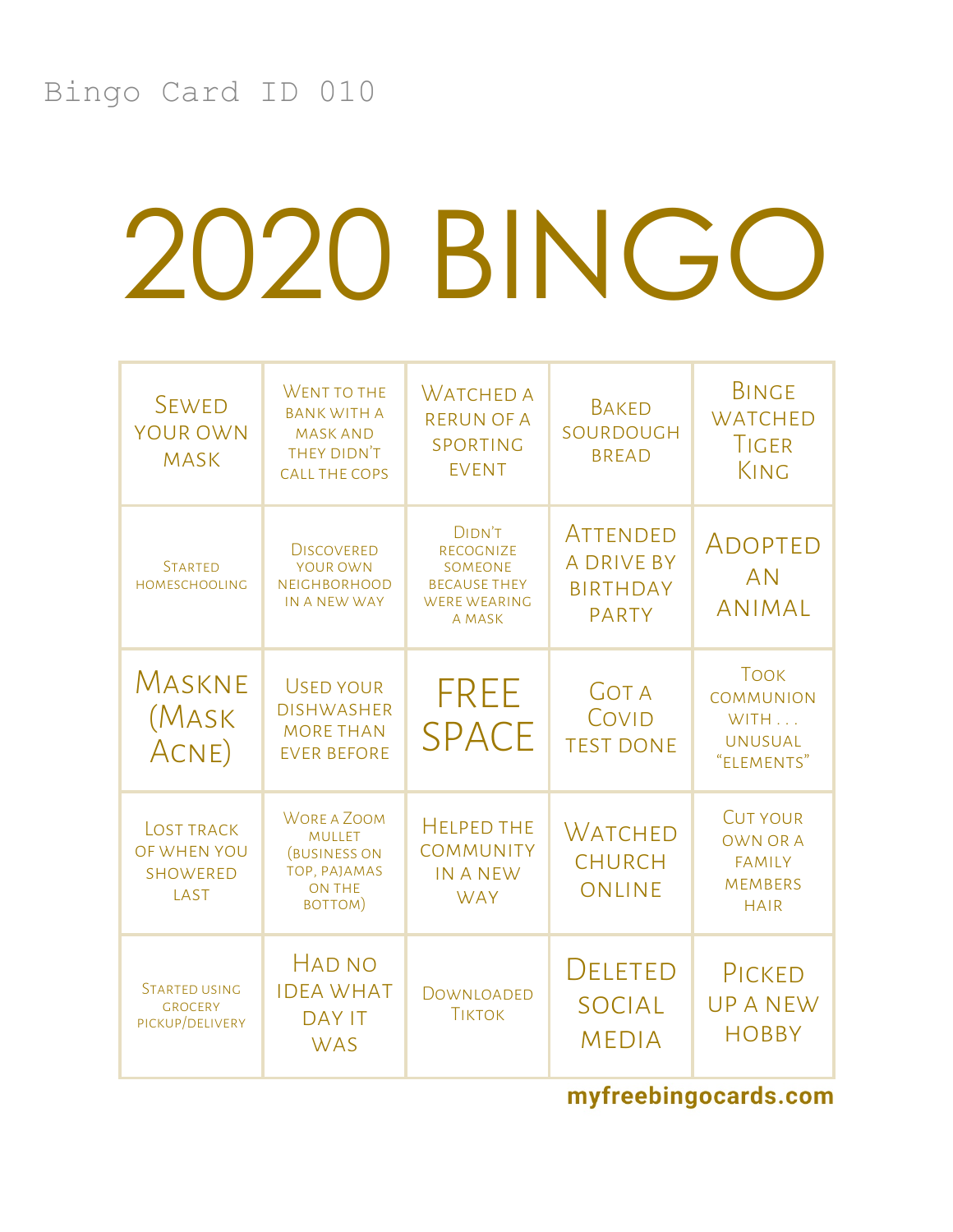| <b>BAKED</b><br>SOURDOUGH<br><b>BREAD</b> | Watched<br><b>CHURCH</b><br><b>ONLINE</b>                                                                   | ATTENDED<br><b>A DRIVE BY</b><br><b>BIRTHDAY</b><br><b>PARTY</b>                     | <b>TOOK</b><br><b>COMMUNION</b><br>WITH<br><b>UNUSUAL</b><br>"ELEMENTS"                                | <b>DELETED</b><br><b>SOCIAL</b><br><b>MEDIA</b>                                             |
|-------------------------------------------|-------------------------------------------------------------------------------------------------------------|--------------------------------------------------------------------------------------|--------------------------------------------------------------------------------------------------------|---------------------------------------------------------------------------------------------|
| PICKED<br><b>UPANEW</b><br><b>HOBBY</b>   | DOWNLOADED<br><b>TIKTOK</b>                                                                                 | <b>LOST TRACK</b><br>OF WHEN YOU<br><b>SHOWERED</b><br>LAST                          | <b>USED YOUR</b><br><b>DISHWASHER</b><br><b>MORE THAN</b><br><b>EVER BEFORE</b>                        | <b>DISCOVERED</b><br>YOUR OWN<br><b>NEIGHBORHOOD</b><br>IN A NEW WAY                        |
| Maskne<br>(Mask<br>ACNE)                  | <b>SEWED</b><br><b>YOUR OWN</b><br><b>MASK</b>                                                              | <b>FREE</b><br><b>SPACE</b>                                                          | <b>WORE A ZOOM</b><br><b>MULLET</b><br><b>(BUSINESS ON</b><br>TOP, PAJAMAS<br><b>ON THE</b><br>BOTTOM) | <b>HELPED THE</b><br>COMMUNITY<br><b>IN A NEW</b><br><b>WAY</b>                             |
| <b>STARTED</b><br><b>HOMESCHOOLING</b>    | <b>STARTED USING</b><br><b>GROCERY</b><br>PICKUP/DELIVERY                                                   | <b>WATCHED A</b><br><b>RERUN OF A</b><br>SPORTING<br><b>EVENT</b>                    | <b>BINGE</b><br><b>WATCHED</b><br>TIGER<br>KING                                                        | WENT TO THE<br><b>BANK WITH A</b><br><b>MASK AND</b><br>THEY DIDN'T<br><b>CALL THE COPS</b> |
| ADOPTED<br><b>AN</b><br><b>ANIMAL</b>     | <b>DIDN'T</b><br><b>RECOGNIZE</b><br><b>SOMEONE</b><br><b>BECAUSE THEY</b><br><b>WERE WEARING</b><br>A MASK | <b>CUT YOUR</b><br><b>OWN OR A</b><br><b>FAMILY</b><br><b>MEMBERS</b><br><b>HAIR</b> | <b>HAD NO</b><br><b>IDEA WHAT</b><br><b>DAY IT</b><br><b>WAS</b>                                       | <b>GOT A</b><br>COVID<br><b>TEST DONE</b>                                                   |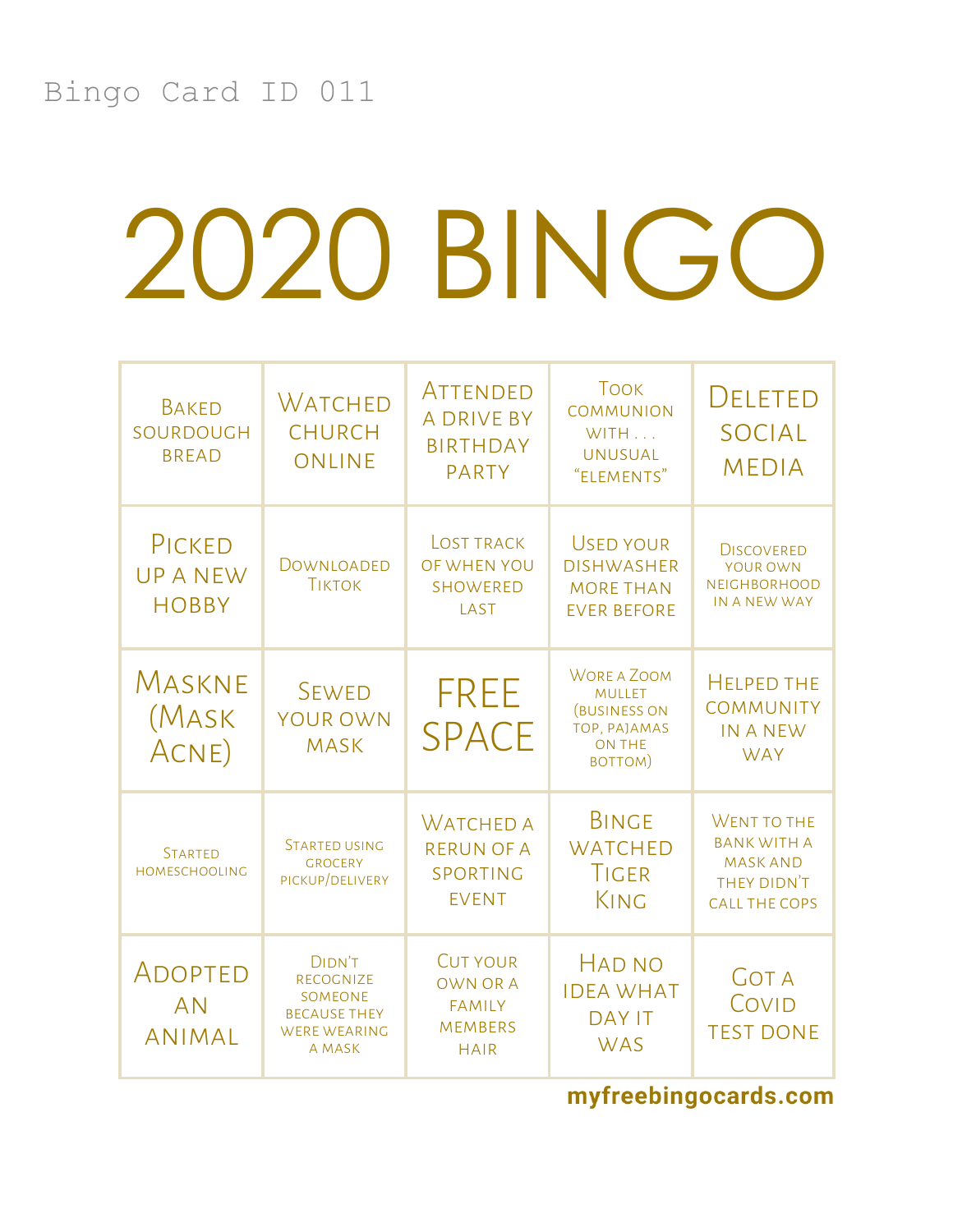| PICKED<br><b>UPANEW</b><br><b>HOBBY</b>                                | <b>DISCOVERED</b><br>YOUR OWN<br><b>NEIGHBORHOOD</b><br>IN A NEW WAY            | <b>STARTED</b><br><b>HOMESCHOOLING</b>                                                      | <b>BAKED</b><br>SOURDOUGH<br><b>BREAD</b>                                            | DIDN'T<br><b>RECOGNIZE</b><br><b>SOMEONE</b><br><b>BECAUSE THEY</b><br><b>WERE WEARING</b><br>A MASK   |
|------------------------------------------------------------------------|---------------------------------------------------------------------------------|---------------------------------------------------------------------------------------------|--------------------------------------------------------------------------------------|--------------------------------------------------------------------------------------------------------|
| <b>GOT A</b><br>COVID<br><b>TEST DONE</b>                              | MASKNE<br>(Mask<br>ACNE)                                                        | <b>HAD NO</b><br><b>IDEA WHAT</b><br><b>DAY IT</b><br><b>WAS</b>                            | <b>WATCHED</b><br><b>CHURCH</b><br>ONLINE                                            | <b>DELETED</b><br><b>SOCIAL</b><br><b>MEDIA</b>                                                        |
| <b>HELPED THE</b><br><b>COMMUNITY</b><br><b>IN A NEW</b><br><b>WAY</b> | <b>USED YOUR</b><br><b>DISHWASHER</b><br><b>MORE THAN</b><br><b>EVER BEFORE</b> | <b>FREE</b><br><b>SPACE</b>                                                                 | ATTENDED<br><b>A DRIVE BY</b><br><b>BIRTHDAY</b><br><b>PARTY</b>                     | <b>WORE A ZOOM</b><br><b>MULLET</b><br><b>(BUSINESS ON</b><br>TOP, PAJAMAS<br><b>ON THE</b><br>BOTTOM) |
| <b>LOST TRACK</b><br>OF WHEN YOU<br><b>SHOWERED</b><br>LAST            | <b>TOOK</b><br><b>COMMUNION</b><br>WITH<br><b>UNUSUAL</b><br>"ELEMENTS"         | WENT TO THE<br><b>BANK WITH A</b><br><b>MASK AND</b><br>THEY DIDN'T<br><b>CALL THE COPS</b> | DOWNLOADED<br><b>TIKTOK</b>                                                          | <b>BINGE</b><br><b>WATCHED</b><br><b>TIGER</b><br>KING                                                 |
| ADOPTED<br><b>AN</b><br><b>ANIMAL</b>                                  | <b>STARTED USING</b><br><b>GROCERY</b><br>PICKUP/DELIVERY                       | <b>SEWED</b><br><b>YOUR OWN</b><br><b>MASK</b>                                              | <b>CUT YOUR</b><br><b>OWN OR A</b><br><b>FAMILY</b><br><b>MEMBERS</b><br><b>HAIR</b> | <b>WATCHED A</b><br><b>RERUN OF A</b><br>SPORTING<br><b>EVENT</b>                                      |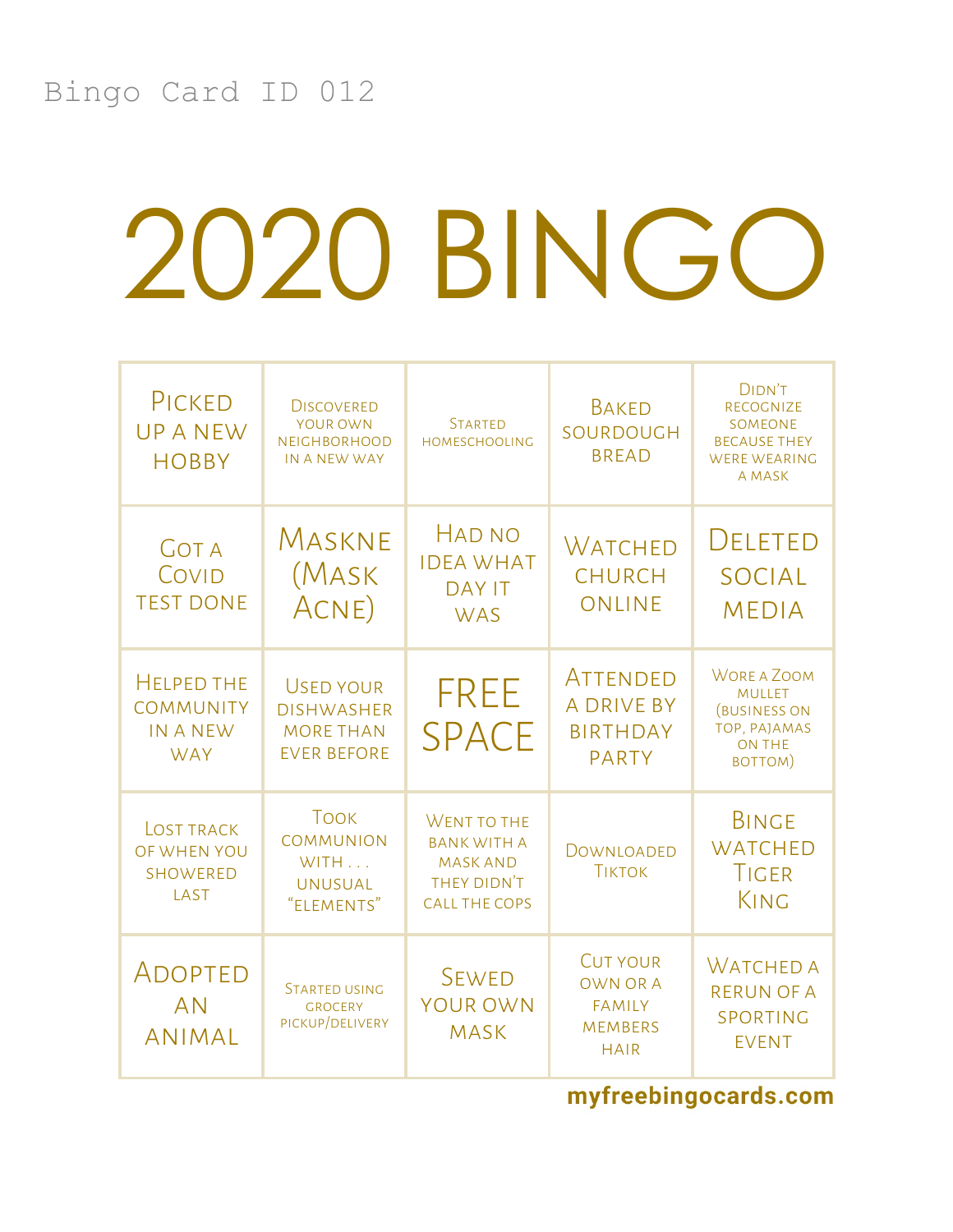| USED YOUR<br><b>DISHWASHER</b><br><b>MORE THAN</b><br><b>EVER BEFORE</b>                    | DOWNLOADED<br><b>TIKTOK</b>                                            | <b>CUT YOUR</b><br><b>OWN OR A</b><br><b>FAMILY</b><br><b>MEMBERS</b><br><b>HAIR</b>                   | <b>GOT A</b><br>COVID<br><b>TEST DONE</b>                                                     | MASKNE<br>(Mask<br>ACNE)                                             |
|---------------------------------------------------------------------------------------------|------------------------------------------------------------------------|--------------------------------------------------------------------------------------------------------|-----------------------------------------------------------------------------------------------|----------------------------------------------------------------------|
| <b>BINGE</b><br><b>WATCHED</b><br>TIGER<br>KING                                             | <b>DELETED</b><br><b>SOCIAL</b><br><b>MEDIA</b>                        | <b>WORE A ZOOM</b><br><b>MULLET</b><br><b>(BUSINESS ON</b><br>TOP, PAJAMAS<br><b>ON THE</b><br>BOTTOM) | PICKED<br><b>UPANEW</b><br><b>HOBBY</b>                                                       | <b>WATCHED A</b><br><b>RERUN OF A</b><br>SPORTING<br><b>EVENT</b>    |
| <b>TOOK</b><br><b>COMMUNION</b><br>WITH<br><b>UNUSUAL</b><br>"ELEMENTS"                     | <b>STARTED</b><br><b>HOMESCHOOLING</b>                                 | <b>FREE</b><br><b>SPACE</b>                                                                            | <b>DIDN'T</b><br>RECOGNIZE<br>SOMEONE<br><b>BECAUSE THEY</b><br><b>WERE WEARING</b><br>A MASK | <b>DISCOVERED</b><br>YOUR OWN<br><b>NEIGHBORHOOD</b><br>IN A NEW WAY |
| ADOPTED<br><b>AN</b><br><b>ANIMAL</b>                                                       | <b>SEWED</b><br>YOUR OWN<br><b>MASK</b>                                | ATTENDED<br><b>A DRIVE BY</b><br><b>BIRTHDAY</b><br><b>PARTY</b>                                       | <b>HAD NO</b><br><b>IDEA WHAT</b><br><b>DAY IT</b><br><b>WAS</b>                              | <b>BAKED</b><br>SOURDOUGH<br><b>BREAD</b>                            |
| WENT TO THE<br><b>BANK WITH A</b><br><b>MASK AND</b><br>THEY DIDN'T<br><b>CALL THE COPS</b> | <b>HELPED THE</b><br><b>COMMUNITY</b><br><b>IN A NEW</b><br><b>WAY</b> | <b>LOST TRACK</b><br>OF WHEN YOU<br><b>SHOWERED</b><br>LAST                                            | <b>WATCHED</b><br><b>CHURCH</b><br><b>ONLINE</b>                                              | <b>STARTED USING</b><br><b>GROCERY</b><br>PICKUP/DELIVERY            |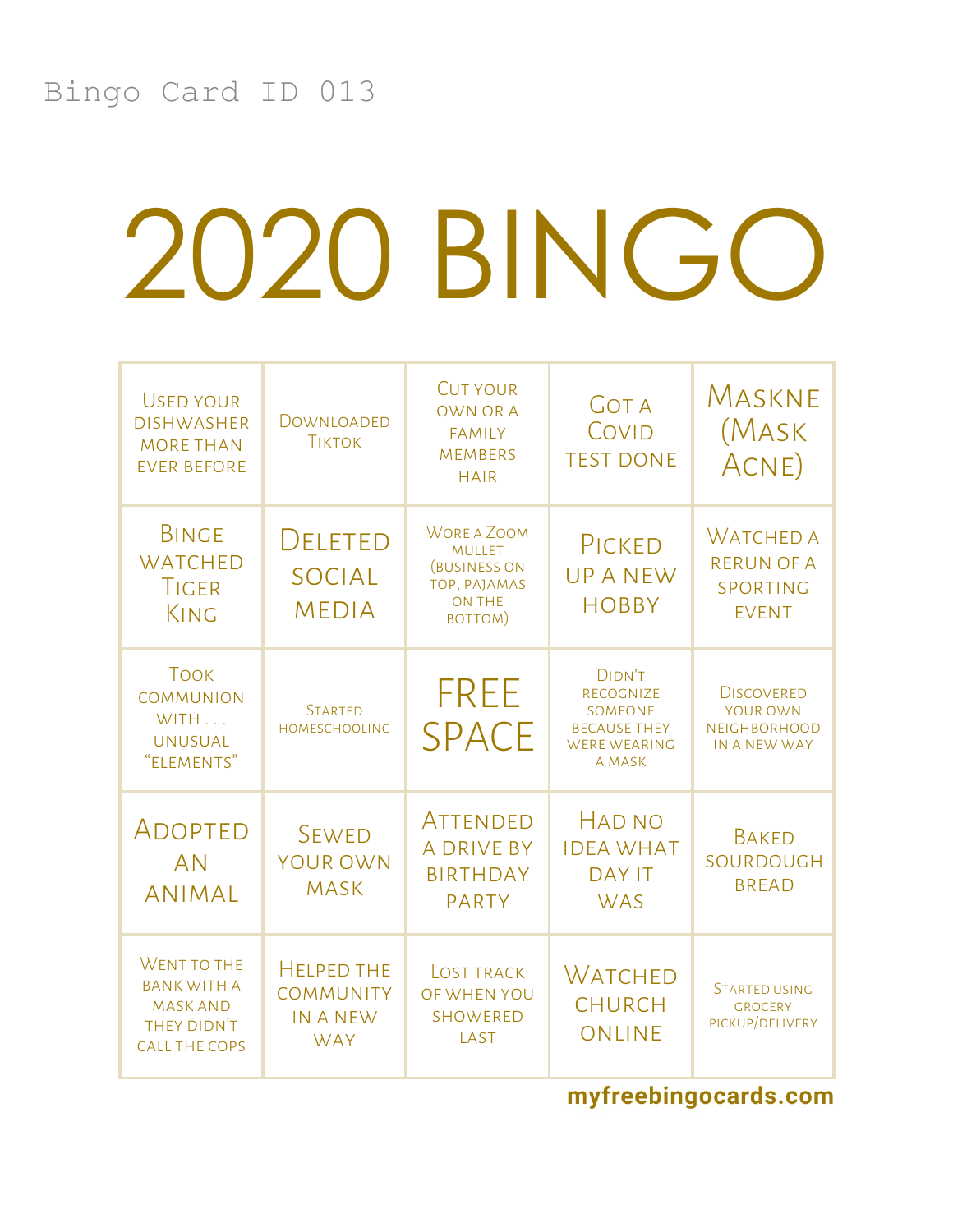| <b>GOT A</b><br>COVID<br><b>TEST DONE</b>                                       | <b>CUT YOUR</b><br><b>OWN OR A</b><br><b>FAMILY</b><br><b>MEMBERS</b><br><b>HAIR</b>                   | <b>HELPED THE</b><br><b>COMMUNITY</b><br>IN A NEW<br><b>WAY</b>                             | MASKNE<br>(Mask<br>ACNE)                                             | <b>BINGE</b><br><b>WATCHED</b><br>TIGER<br>KING                                               |
|---------------------------------------------------------------------------------|--------------------------------------------------------------------------------------------------------|---------------------------------------------------------------------------------------------|----------------------------------------------------------------------|-----------------------------------------------------------------------------------------------|
| <b>USED YOUR</b><br><b>DISHWASHER</b><br><b>MORE THAN</b><br><b>EVER BEFORE</b> | <b>STARTED USING</b><br><b>GROCERY</b><br>PICKUP/DELIVERY                                              | <b>HAD NO</b><br><b>IDEA WHAT</b><br><b>DAY IT</b><br><b>WAS</b>                            | PICKED<br><b>UPANEW</b><br><b>HOBBY</b>                              | DIDN'T<br><b>RECOGNIZE</b><br>SOMEONE<br><b>BECAUSE THEY</b><br><b>WERE WEARING</b><br>A MASK |
| WATCHED<br><b>CHURCH</b><br><b>ONLINE</b>                                       | ADOPTED<br><b>AN</b><br><b>ANIMAL</b>                                                                  | <b>FREE</b><br><b>SPACE</b>                                                                 | <b>STARTED</b><br><b>HOMESCHOOLING</b>                               | LOST TRACK<br>OF WHEN YOU<br><b>SHOWERED</b><br>LAST                                          |
| <b>SEWED</b><br><b>YOUR OWN</b><br><b>MASK</b>                                  | ATTENDED<br><b>A DRIVE BY</b><br><b>BIRTHDAY</b><br><b>PARTY</b>                                       | WENT TO THE<br><b>BANK WITH A</b><br><b>MASK AND</b><br>THEY DIDN'T<br><b>CALL THE COPS</b> | DELETED<br><b>SOCIAL</b><br><b>MEDIA</b>                             | <b>WATCHED A</b><br><b>RERUN OF A</b><br>SPORTING<br><b>EVENT</b>                             |
| <b>TOOK</b><br><b>COMMUNION</b><br>WITH<br><b>UNUSUAL</b><br>"ELEMENTS"         | <b>WORE A ZOOM</b><br><b>MULLET</b><br><b>(BUSINESS ON</b><br>TOP, PAJAMAS<br><b>ON THE</b><br>BOTTOM) | DOWNLOADED<br><b>TIKTOK</b>                                                                 | <b>DISCOVERED</b><br>YOUR OWN<br><b>NEIGHBORHOOD</b><br>IN A NEW WAY | <b>BAKED</b><br>SOURDOUGH<br><b>BREAD</b>                                                     |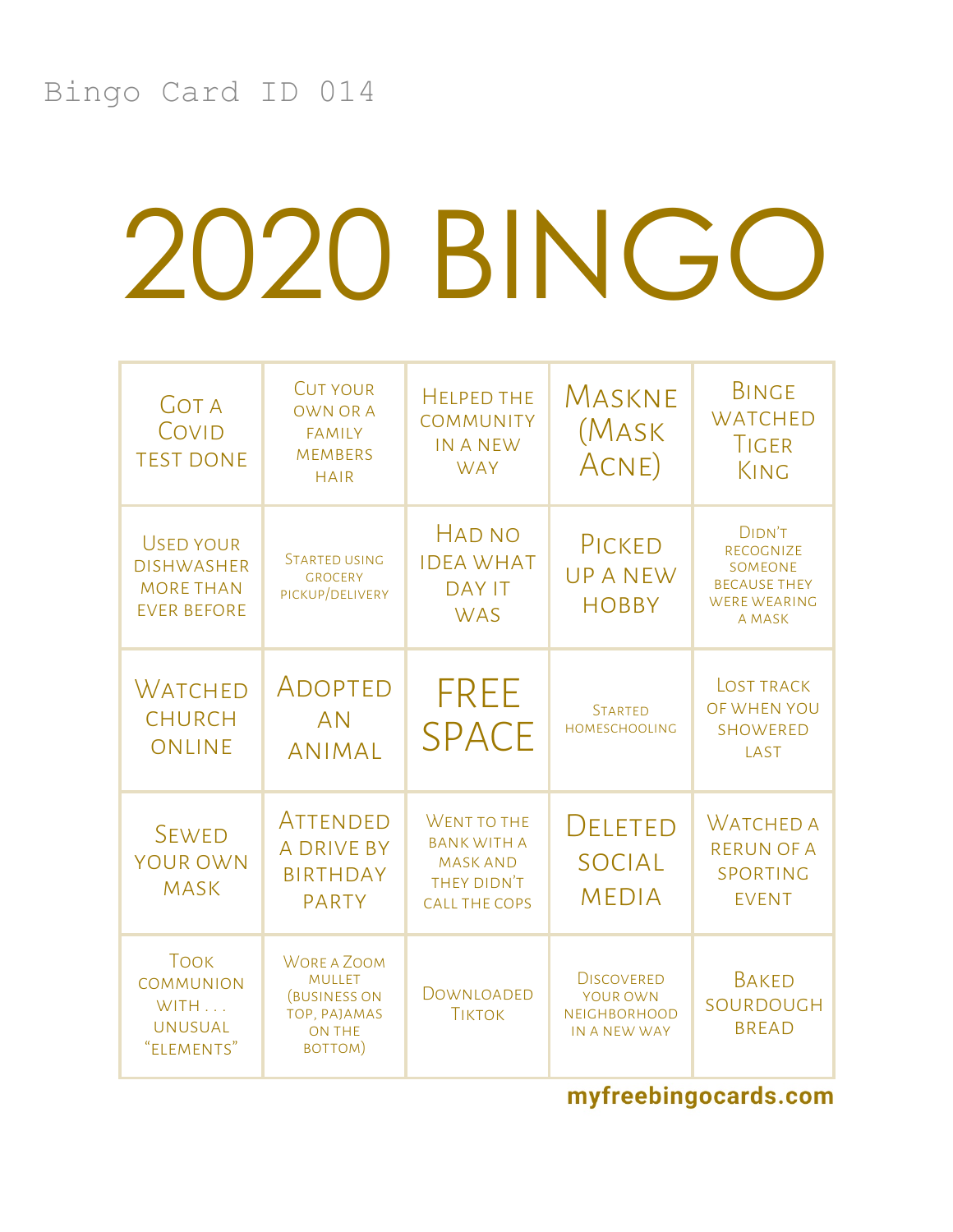| <b>DISCOVERED</b><br>YOUR OWN<br><b>NEIGHBORHOOD</b><br>IN A NEW WAY | DOWNLOADED<br><b>TIKTOK</b>                                                                        | <b>LOST TRACK</b><br>OF WHEN YOU<br><b>SHOWERED</b><br>LAST                                            | <b>STARTED</b><br><b>HOMESCHOOLING</b>                                                               | <b>BAKED</b><br>SOURDOUGH<br><b>BREAD</b>                                       |
|----------------------------------------------------------------------|----------------------------------------------------------------------------------------------------|--------------------------------------------------------------------------------------------------------|------------------------------------------------------------------------------------------------------|---------------------------------------------------------------------------------|
| STARTED USING<br><b>GROCERY</b><br>PICKUP/DELIVERY                   | <b>WENT TO THE</b><br><b>BANK WITH A</b><br><b>MASK AND</b><br>THEY DIDN'T<br><b>CALL THE COPS</b> | MASKNE<br>(Mask<br>ACNE)                                                                               | DELETED<br><b>SOCIAL</b><br><b>MEDIA</b>                                                             | <b>ATTENDED</b><br><b>A DRIVE BY</b><br><b>BIRTHDAY</b><br><b>PARTY</b>         |
| PICKED<br><b>UPANEW</b><br><b>HOBBY</b>                              | <b>CUT YOUR</b><br><b>OWN OR A</b><br><b>FAMILY</b><br><b>MEMBERS</b><br><b>HAIR</b>               | <b>FREE</b><br><b>SPACE</b>                                                                            | <b>WATCHED A</b><br><b>RERUN OF A</b><br>SPORTING<br><b>EVENT</b>                                    | <b>USED YOUR</b><br><b>DISHWASHER</b><br><b>MORE THAN</b><br><b>EVER BEFORE</b> |
| <b>HAD NO</b><br><b>IDEA WHAT</b><br><b>DAY IT</b><br><b>WAS</b>     | <b>TOOK</b><br><b>COMMUNION</b><br>WITH<br><b>UNUSUAL</b><br>"ELEMENTS"                            | <b>WORE A ZOOM</b><br><b>MULLET</b><br><b>(BUSINESS ON</b><br>TOP, PAJAMAS<br><b>ON THE</b><br>BOTTOM) | <b>DIDN'T</b><br><b>RECOGNIZE</b><br>SOMEONE<br><b>BECAUSE THEY</b><br><b>WERE WEARING</b><br>A MASK | ADOPTED<br><b>AN</b><br><b>ANIMAL</b>                                           |
| WATCHED<br><b>CHURCH</b><br>ONLINE                                   | <b>BINGE</b><br><b>WATCHED</b><br>TIGER<br>KING                                                    | <b>SEWED</b><br><b>YOUR OWN</b><br><b>MASK</b>                                                         | <b>HELPED THE</b><br><b>COMMUNITY</b><br><b>IN A NEW</b><br><b>WAY</b>                               | <b>GOT A</b><br>COVID<br><b>TEST DONE</b>                                       |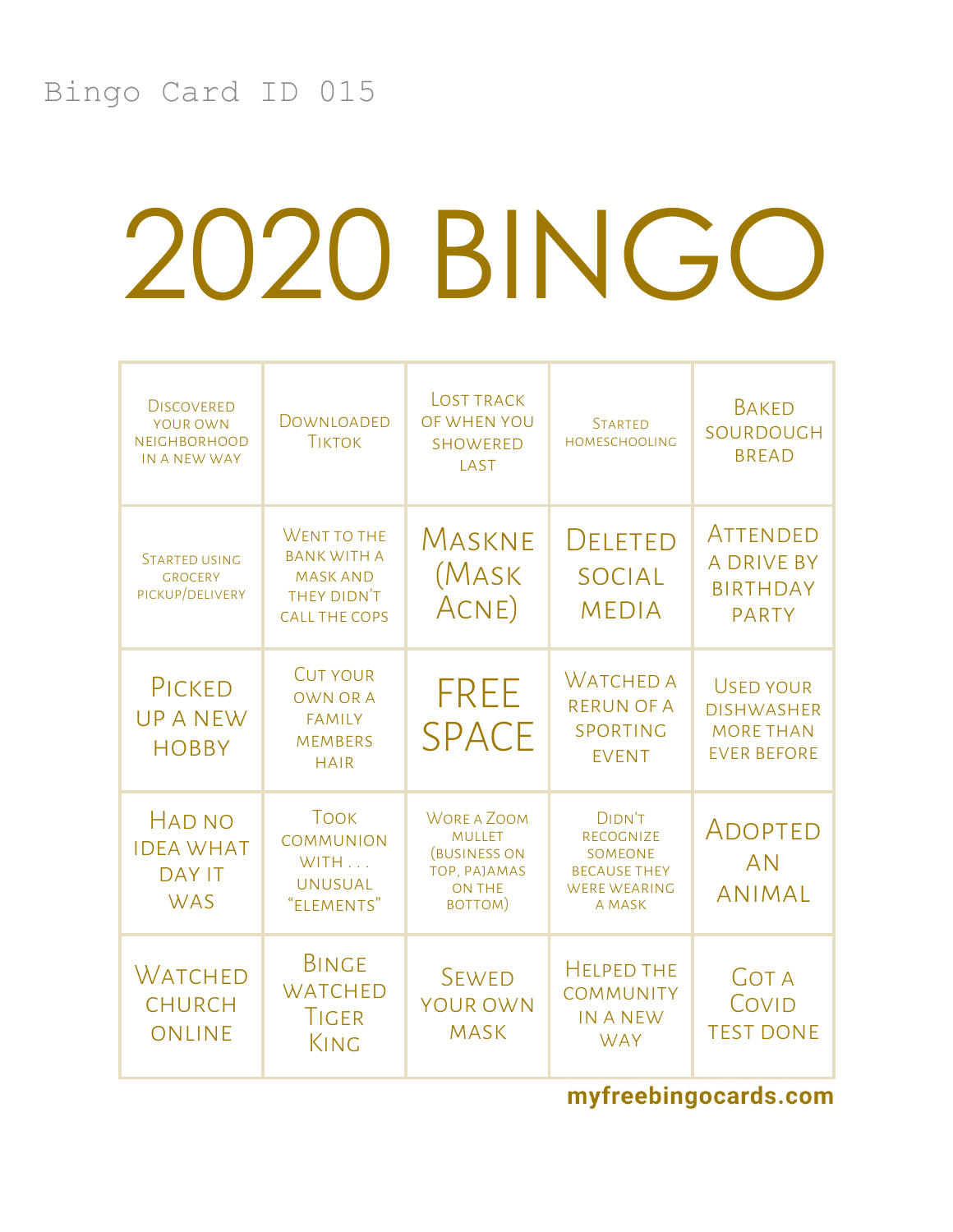| PICKED<br><b>UPANEW</b><br><b>HOBBY</b>                                                            | <b>HELPED THE</b><br><b>COMMUNITY</b><br><b>IN A NEW</b><br><b>WAY</b>  | ATTENDED<br><b>A DRIVE BY</b><br><b>BIRTHDAY</b><br><b>PARTY</b>                | <b>WORE A ZOOM</b><br><b>MULLET</b><br>(BUSINESS ON<br>TOP, PAJAMAS<br><b>ON THE</b><br>BOTTOM) | DIDN'T<br><b>RECOGNIZE</b><br><b>SOMEONE</b><br><b>BECAUSE THEY</b><br><b>WERE WEARING</b><br>A MASK |
|----------------------------------------------------------------------------------------------------|-------------------------------------------------------------------------|---------------------------------------------------------------------------------|-------------------------------------------------------------------------------------------------|------------------------------------------------------------------------------------------------------|
| <b>WENT TO THE</b><br><b>BANK WITH A</b><br><b>MASK AND</b><br>THEY DIDN'T<br><b>CALL THE COPS</b> | Watched<br><b>CHURCH</b><br>ONLINE                                      | <b>USED YOUR</b><br><b>DISHWASHER</b><br><b>MORE THAN</b><br><b>EVER BEFORE</b> | MASKNE<br>(Mask<br>ACNE)                                                                        | <b>STARTED USING</b><br><b>GROCERY</b><br>PICKUP/DELIVERY                                            |
| <b>SEWED</b><br><b>YOUR OWN</b><br><b>MASK</b>                                                     | ADOPTED<br><b>AN</b><br><b>ANIMAL</b>                                   | <b>FREE</b><br><b>SPACE</b>                                                     | <b>LOST TRACK</b><br>OF WHEN YOU<br><b>SHOWERED</b><br><b>LAST</b>                              | <b>GOT A</b><br>COVID<br><b>TEST DONE</b>                                                            |
| <b>STARTED</b><br><b>HOMESCHOOLING</b>                                                             | <b>TOOK</b><br><b>COMMUNION</b><br>WITH<br><b>UNUSUAL</b><br>"ELEMENTS" | <b>HAD NO</b><br><b>IDEA WHAT</b><br><b>DAY IT</b><br><b>WAS</b>                | DOWNLOADED<br><b>TIKTOK</b>                                                                     | <b>WATCHED A</b><br><b>RERUN OF A</b><br>SPORTING<br><b>EVENT</b>                                    |
| <b>CUT YOUR</b><br><b>OWN OR A</b><br><b>FAMILY</b><br><b>MEMBERS</b><br><b>HAIR</b>               | <b>DISCOVERED</b><br>YOUR OWN<br><b>NEIGHBORHOOD</b><br>IN A NEW WAY    | <b>BAKED</b><br>SOURDOUGH<br><b>BREAD</b>                                       | DELETED<br><b>SOCIAL</b><br><b>MEDIA</b>                                                        | <b>BINGE</b><br><b>WATCHED</b><br>TIGER<br>KING                                                      |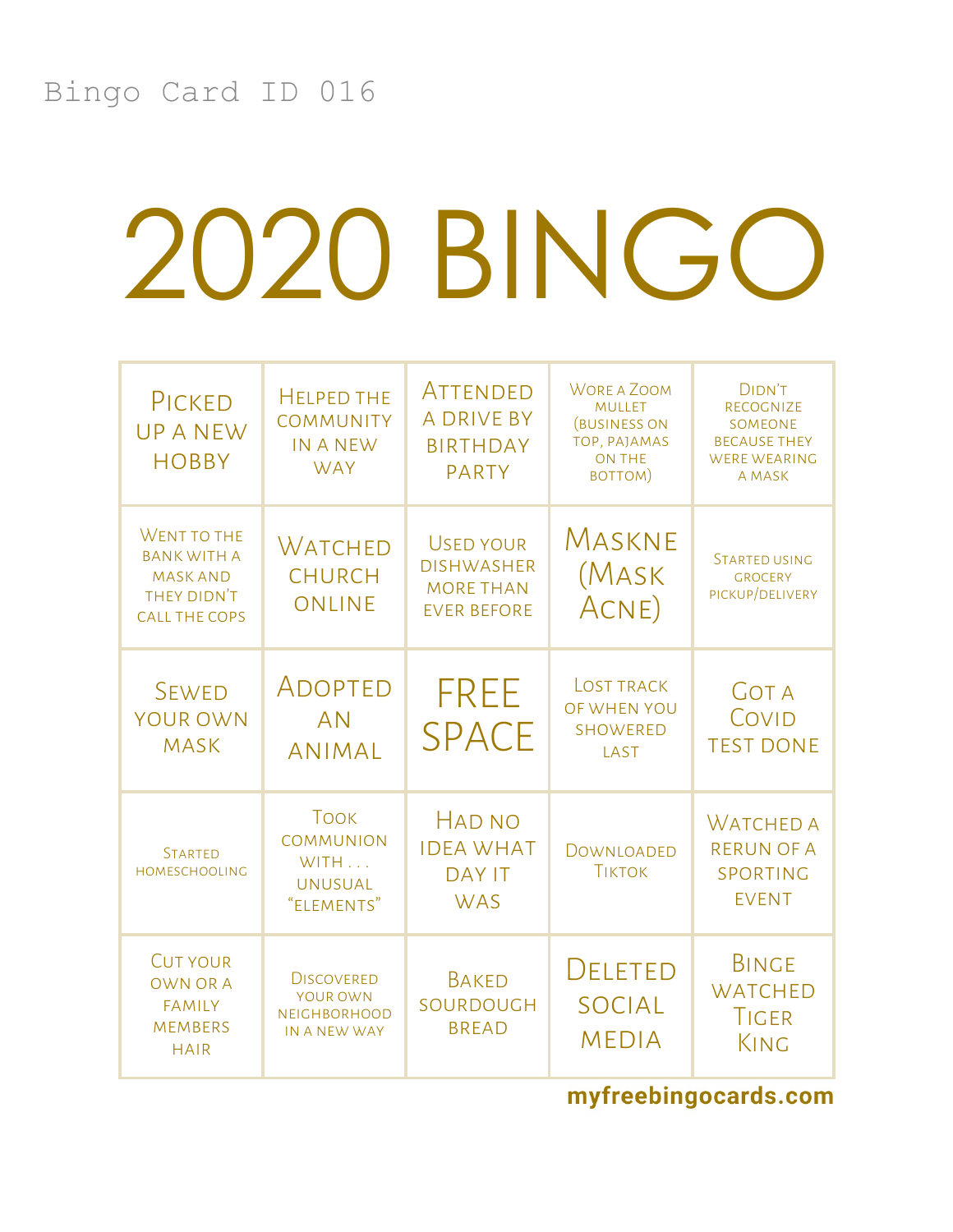| <b>LOST TRACK</b><br>OF WHEN YOU<br><b>SHOWERED</b><br>LAST             | PICKED<br><b>UPANEW</b><br><b>HOBBY</b>                                                            | DELETED<br><b>SOCIAL</b><br><b>MEDIA</b>                             | <b>WORE A ZOOM</b><br><b>MULLET</b><br>(BUSINESS ON<br>TOP, PAJAMAS<br>ON THE<br>BOTTOM) | <b>CUT YOUR</b><br><b>OWN OR A</b><br><b>FAMILY</b><br><b>MEMBERS</b><br><b>HAIR</b>                 |
|-------------------------------------------------------------------------|----------------------------------------------------------------------------------------------------|----------------------------------------------------------------------|------------------------------------------------------------------------------------------|------------------------------------------------------------------------------------------------------|
| <b>WATCHED A</b><br><b>RERUN OF A</b><br>SPORTING<br><b>EVENT</b>       | <b>BAKED</b><br>SOURDOUGH<br><b>BREAD</b>                                                          | <b>DISCOVERED</b><br>YOUR OWN<br><b>NEIGHBORHOOD</b><br>IN A NEW WAY | <b>GOT A</b><br>COVID<br><b>TEST DONE</b>                                                | DOWNLOADED<br><b>TIKTOK</b>                                                                          |
| MASKNE<br>(Mask<br>ACNE)                                                | ADOPTED<br><b>AN</b><br><b>ANIMAL</b>                                                              | <b>FREE</b><br><b>SPACE</b>                                          | <b>HAD NO</b><br><b>IDEA WHAT</b><br><b>DAY IT</b><br><b>WAS</b>                         | <b>HELPED THE</b><br><b>COMMUNITY</b><br><b>IN A NEW</b><br><b>WAY</b>                               |
| <b>STARTED</b><br><b>HOMESCHOOLING</b>                                  | <b>BINGE</b><br><b>WATCHED</b><br>TIGER<br>KING                                                    | Watched<br><b>CHURCH</b><br>ONLINE                                   | <b>SEWED</b><br><b>YOUR OWN</b><br><b>MASK</b>                                           | <b>STARTED USING</b><br><b>GROCERY</b><br>PICKUP/DELIVERY                                            |
| <b>TOOK</b><br><b>COMMUNION</b><br>WITH<br><b>UNUSUAL</b><br>"ELEMENTS" | <b>WENT TO THE</b><br><b>BANK WITH A</b><br><b>MASK AND</b><br>THEY DIDN'T<br><b>CALL THE COPS</b> | ATTENDED<br><b>A DRIVE BY</b><br><b>BIRTHDAY</b><br><b>PARTY</b>     | <b>USED YOUR</b><br><b>DISHWASHER</b><br><b>MORE THAN</b><br><b>EVER BEFORE</b>          | <b>DIDN'T</b><br><b>RECOGNIZE</b><br>SOMEONE<br><b>BECAUSE THEY</b><br><b>WERE WEARING</b><br>A MASK |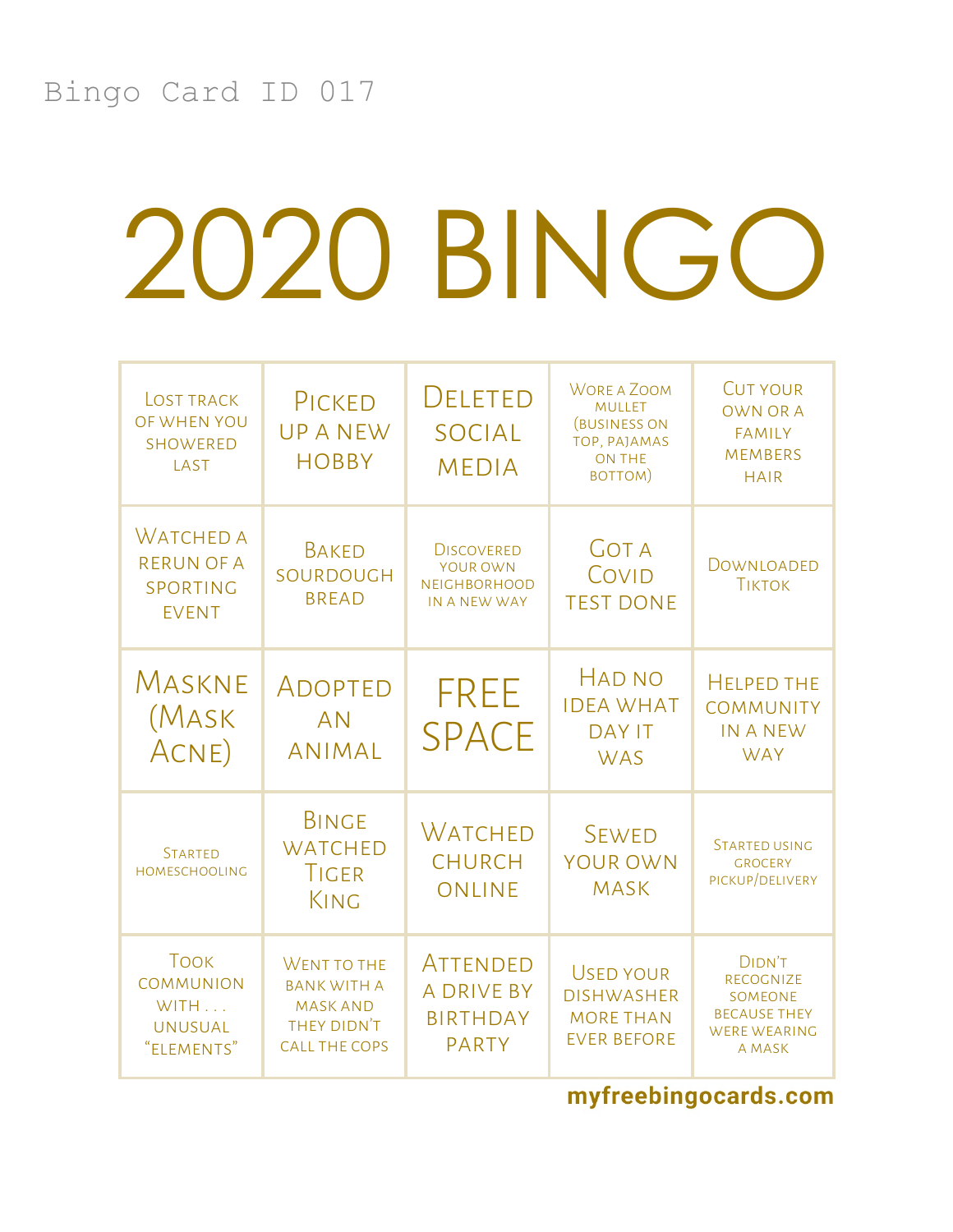| <b>HELPED THE</b><br><b>COMMUNITY</b><br><b>IN A NEW</b><br><b>WAY</b>                      | <b>BAKED</b><br>SOURDOUGH<br><b>BREAD</b>                               | ADOPTED<br><b>AN</b><br><b>ANIMAL</b>                                                  | <b>CUT YOUR</b><br><b>OWN OR A</b><br><b>FAMILY</b><br><b>MEMBERS</b><br><b>HAIR</b> | <b>USED YOUR</b><br><b>DISHWASHER</b><br><b>MORE THAN</b><br><b>EVER BEFORE</b>                        |
|---------------------------------------------------------------------------------------------|-------------------------------------------------------------------------|----------------------------------------------------------------------------------------|--------------------------------------------------------------------------------------|--------------------------------------------------------------------------------------------------------|
| MASKNE<br>(Mask<br>ACNE)                                                                    | <b>TOOK</b><br><b>COMMUNION</b><br>WITH<br><b>UNUSUAL</b><br>"ELEMENTS" | PICKED<br><b>UPANEW</b><br><b>HOBBY</b>                                                | <b>SEWED</b><br><b>YOUR OWN</b><br><b>MASK</b>                                       | <b>STARTED USING</b><br><b>GROCERY</b><br>PICKUP/DELIVERY                                              |
| WENT TO THE<br><b>BANK WITH A</b><br><b>MASK AND</b><br>THEY DIDN'T<br><b>CALL THE COPS</b> | <b>LOST TRACK</b><br>OF WHEN YOU<br><b>SHOWERED</b><br>LAST             | <b>FREE</b><br><b>SPACE</b>                                                            | <b>HAD NO</b><br><b>IDEA WHAT</b><br><b>DAY IT</b><br><b>WAS</b>                     | <b>GOT A</b><br>COVID<br><b>TEST DONE</b>                                                              |
| DOWNLOADED<br><b>TIKTOK</b>                                                                 | <b>WATCHED A</b><br><b>RERUN OF A</b><br>SPORTING<br><b>EVENT</b>       | <b>DIDN'T</b><br>RECOGNIZE<br>SOMEONE<br><b>BECAUSE THEY</b><br>WERE WEARING<br>A MASK | <b>DISCOVERED</b><br>YOUR OWN<br><b>NEIGHBORHOOD</b><br>IN A NEW WAY                 | <b>DELETED</b><br><b>SOCIAL</b><br><b>MEDIA</b>                                                        |
| <b>BINGE</b><br><b>WATCHED</b><br>TIGER<br>KING                                             | ATTENDED<br><b>A DRIVE BY</b><br><b>BIRTHDAY</b><br><b>PARTY</b>        | <b>STARTED</b><br><b>HOMESCHOOLING</b>                                                 | <b>WATCHED</b><br><b>CHURCH</b><br><b>ONLINE</b>                                     | <b>WORE A ZOOM</b><br><b>MULLET</b><br><b>(BUSINESS ON</b><br>TOP, PAJAMAS<br><b>ON THE</b><br>BOTTOM) |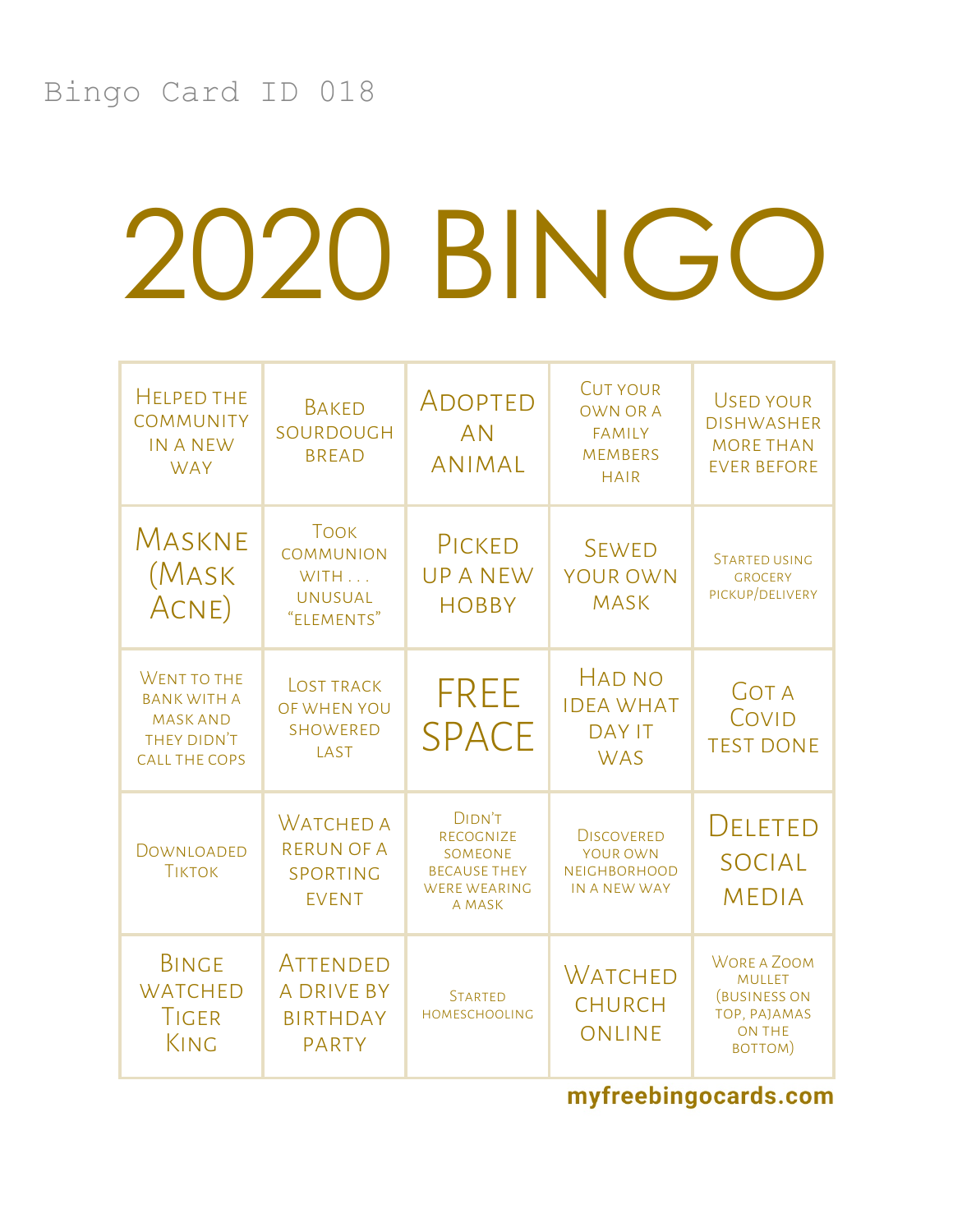| <b>DIDN'T</b><br><b>RECOGNIZE</b><br><b>SOMEONE</b><br><b>BECAUSE THEY</b><br><b>WERE WEARING</b><br>A MASK | <b>HAD NO</b><br><b>IDEA WHAT</b><br><b>DAY IT</b><br><b>WAS</b>                                       | <b>GOT A</b><br>COVID<br><b>TEST DONE</b>                        | <b>BINGE</b><br><b>WATCHED</b><br>TIGER<br>KING                                                    | <b>HELPED THE</b><br><b>COMMUNITY</b><br>IN A NEW<br><b>WAY</b>   |
|-------------------------------------------------------------------------------------------------------------|--------------------------------------------------------------------------------------------------------|------------------------------------------------------------------|----------------------------------------------------------------------------------------------------|-------------------------------------------------------------------|
| DOWNLOADED<br><b>TIKTOK</b>                                                                                 | <b>CUT YOUR</b><br><b>OWN OR A</b><br><b>FAMILY</b><br><b>MEMBERS</b><br><b>HAIR</b>                   | <b>SEWED</b><br><b>YOUR OWN</b><br><b>MASK</b>                   | MASKNE<br>(Mask<br>ACNE)                                                                           | <b>STARTED USING</b><br><b>GROCERY</b><br>PICKUP/DELIVERY         |
| <b>TOOK</b><br><b>COMMUNION</b><br>WITH<br><b>UNUSUAL</b><br>"ELEMENTS"                                     | <b>WORE A ZOOM</b><br><b>MULLET</b><br><b>(BUSINESS ON</b><br>TOP, PAJAMAS<br><b>ON THE</b><br>BOTTOM) | <b>FREE</b><br><b>SPACE</b>                                      | <b>DELETED</b><br><b>SOCIAL</b><br><b>MEDIA</b>                                                    | <b>WATCHED A</b><br><b>RERUN OF A</b><br>SPORTING<br><b>EVENT</b> |
| <b>STARTED</b><br><b>HOMESCHOOLING</b>                                                                      | <b>DISCOVERED</b><br><b>YOUR OWN</b><br><b>NEIGHBORHOOD</b><br>IN A NEW WAY                            | ATTENDED<br><b>A DRIVE BY</b><br><b>BIRTHDAY</b><br><b>PARTY</b> | <b>USED YOUR</b><br><b>DISHWASHER</b><br><b>MORE THAN</b><br><b>EVER BEFORE</b>                    | ADOPTED<br><b>AN</b><br><b>ANIMAL</b>                             |
| LOST TRACK<br>OF WHEN YOU<br><b>SHOWERED</b><br>LAST                                                        | <b>WATCHED</b><br><b>CHURCH</b><br>ONLINE                                                              | PICKED<br><b>UPANEW</b><br><b>HOBBY</b>                          | <b>WENT TO THE</b><br><b>BANK WITH A</b><br><b>MASK AND</b><br>THEY DIDN'T<br><b>CALL THE COPS</b> | <b>BAKED</b><br>SOURDOUGH<br><b>BREAD</b>                         |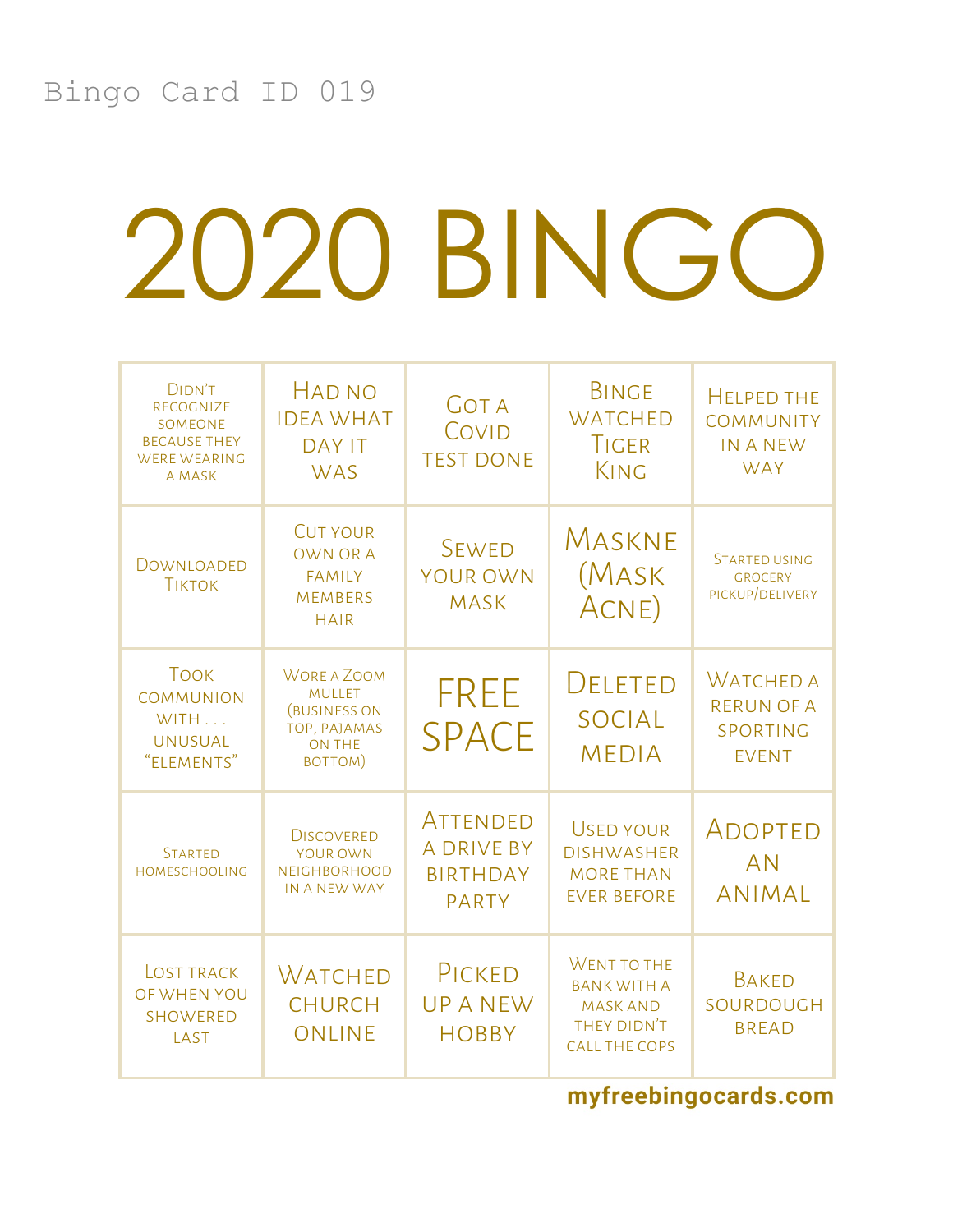| MASKNE<br>(Mask<br>ACNE)                                                        | <b>WATCHED A</b><br><b>RERUN OF A</b><br>SPORTING<br><b>EVENT</b> | <b>DIDN'T</b><br>RECOGNIZE<br>SOMEONE<br><b>BECAUSE THEY</b><br><b>WERE WEARING</b><br>A MASK | PICKED<br><b>UPANEW</b><br><b>HOBBY</b>                                                         | ADOPTED<br><b>AN</b><br><b>ANIMAL</b>                                   |
|---------------------------------------------------------------------------------|-------------------------------------------------------------------|-----------------------------------------------------------------------------------------------|-------------------------------------------------------------------------------------------------|-------------------------------------------------------------------------|
| <b>STARTED</b><br><b>HOMESCHOOLING</b>                                          | <b>SEWED</b><br><b>YOUR OWN</b><br><b>MASK</b>                    | <b>DISCOVERED</b><br>YOUR OWN<br><b>NEIGHBORHOOD</b><br>IN A NEW WAY                          | <b>LOST TRACK</b><br>OF WHEN YOU<br><b>SHOWERED</b><br>LAST                                     | <b>BAKED</b><br>SOURDOUGH<br><b>BREAD</b>                               |
| WATCHED<br><b>CHURCH</b><br>ONLINE                                              | <b>HAD NO</b><br><b>IDEA WHAT</b><br><b>DAY IT</b><br><b>WAS</b>  | <b>FREE</b><br><b>SPACE</b>                                                                   | <b>HELPED THE</b><br><b>COMMUNITY</b><br><b>IN A NEW</b><br><b>WAY</b>                          | DOWNLOADED<br><b>TIKTOK</b>                                             |
| <b>USED YOUR</b><br><b>DISHWASHER</b><br><b>MORE THAN</b><br><b>EVER BEFORE</b> | <b>BINGE</b><br><b>WATCHED</b><br>TIGER<br>KING                   | WENT TO THE<br><b>BANK WITH A</b><br><b>MASK AND</b><br>THEY DIDN'T<br><b>CALL THE COPS</b>   | <b>WORE A ZOOM</b><br><b>MULLET</b><br><b>(BUSINESS ON</b><br>TOP, PAJAMAS<br>ON THE<br>BOTTOM) | <b>STARTED USING</b><br><b>GROCERY</b><br>PICKUP/DELIVERY               |
| ATTENDED<br><b>A DRIVE BY</b><br><b>BIRTHDAY</b><br><b>PARTY</b>                | <b>DELETED</b><br><b>SOCIAL</b><br><b>MEDIA</b>                   | <b>CUT YOUR</b><br><b>OWN OR A</b><br><b>FAMILY</b><br><b>MEMBERS</b><br><b>HAIR</b>          | <b>GOT A</b><br>COVID<br><b>TEST DONE</b>                                                       | <b>TOOK</b><br><b>COMMUNION</b><br>WITH<br><b>UNUSUAL</b><br>"ELEMENTS" |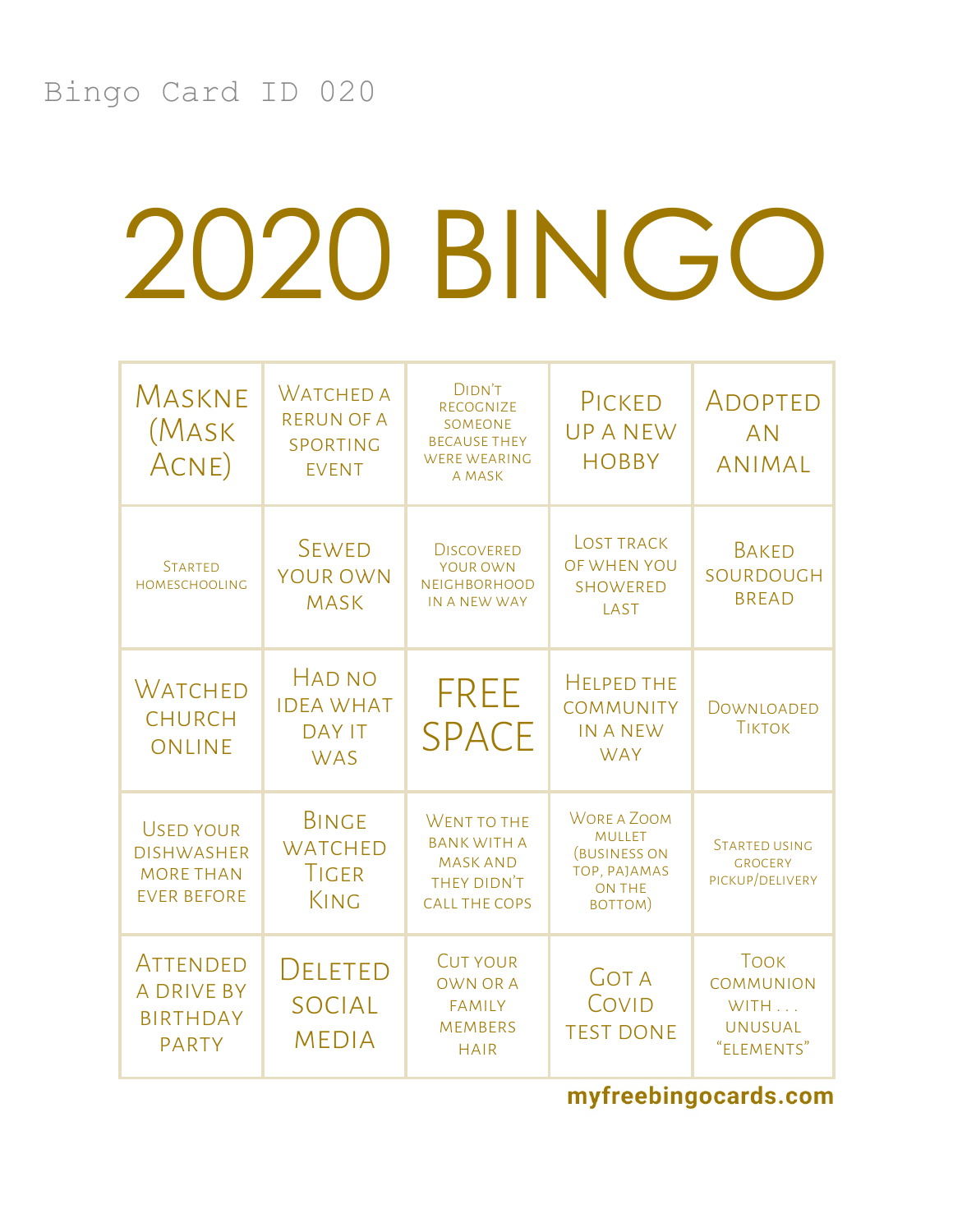| <b>WATCHED A</b><br><b>RERUN OF A</b><br>SPORTING<br><b>EVENT</b>                      | <b>SEWED</b><br>YOUR OWN<br><b>MASK</b>                                         | <b>DISCOVERED</b><br>YOUR OWN<br><b>NEIGHBORHOOD</b><br>IN A NEW WAY                        | PICKED<br><b>UPANEW</b><br><b>HOBBY</b>                                                                | <b>TOOK</b><br><b>COMMUNION</b><br>WITH<br><b>UNUSUAL</b><br>"ELEMENTS"              |
|----------------------------------------------------------------------------------------|---------------------------------------------------------------------------------|---------------------------------------------------------------------------------------------|--------------------------------------------------------------------------------------------------------|--------------------------------------------------------------------------------------|
| STARTED USING<br><b>GROCERY</b><br>PICKUP/DELIVERY                                     | <b>LOST TRACK</b><br>OF WHEN YOU<br><b>SHOWERED</b><br>LAST                     | WENT TO THE<br><b>BANK WITH A</b><br><b>MASK AND</b><br>THEY DIDN'T<br><b>CALL THE COPS</b> | <b>ATTENDED</b><br><b>A DRIVE BY</b><br><b>BIRTHDAY</b><br><b>PARTY</b>                                | <b>CUT YOUR</b><br><b>OWN OR A</b><br><b>FAMILY</b><br><b>MEMBERS</b><br><b>HAIR</b> |
| <b>BINGE</b><br><b>WATCHED</b><br>TIGER<br>KING                                        | <b>DELETED</b><br>SOCIAL<br><b>MEDIA</b>                                        | <b>FREE</b><br><b>SPACE</b>                                                                 | <b>WORE A ZOOM</b><br><b>MULLET</b><br><b>(BUSINESS ON</b><br>TOP, PAJAMAS<br><b>ON THE</b><br>BOTTOM) | <b>GOT A</b><br>COVID<br><b>TEST DONE</b>                                            |
| <b>STARTED</b><br><b>HOMESCHOOLING</b>                                                 | <b>USED YOUR</b><br><b>DISHWASHER</b><br><b>MORE THAN</b><br><b>EVER BEFORE</b> | <b>ADOPTED</b><br><b>AN</b><br><b>ANIMAL</b>                                                | MASKNE<br>(Mask<br>ACNE)                                                                               | <b>HELPED THE</b><br><b>COMMUNITY</b><br><b>IN A NEW</b><br><b>WAY</b>               |
| DIDN'T<br>RECOGNIZE<br>SOMEONE<br><b>BECAUSE THEY</b><br><b>WERE WEARING</b><br>A MASK | <b>BAKED</b><br>SOURDOUGH<br><b>BREAD</b>                                       | <b>HAD NO</b><br><b>IDEA WHAT</b><br><b>DAY IT</b><br><b>WAS</b>                            | <b>WATCHED</b><br><b>CHURCH</b><br><b>ONLINE</b>                                                       | DOWNLOADED<br><b>TIKTOK</b>                                                          |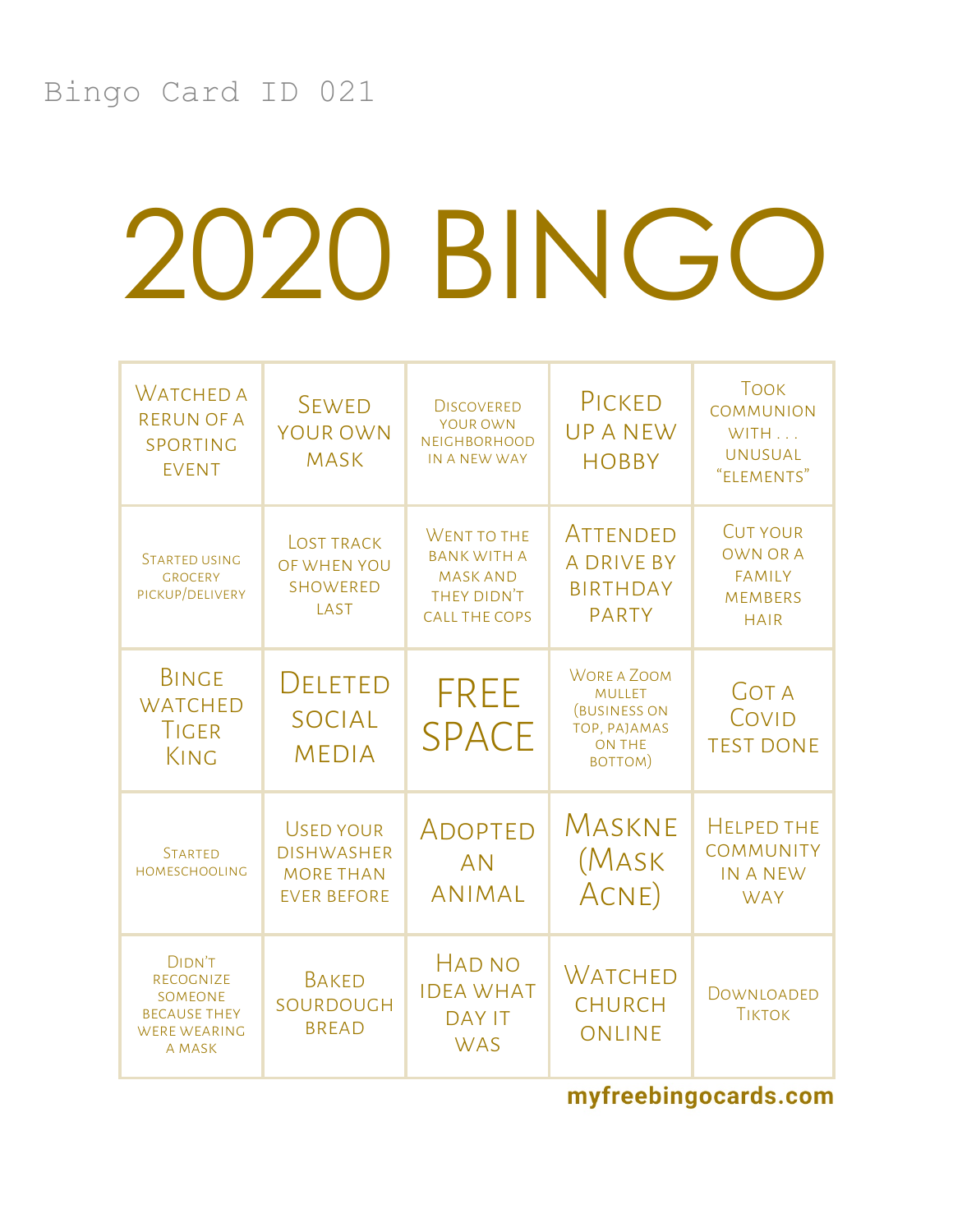| <b>HELPED THE</b><br><b>COMMUNITY</b><br><b>IN A NEW</b><br><b>WAY</b>                                 | ADOPTED<br><b>AN</b><br><b>ANIMAL</b>                                                              | <b>CUT YOUR</b><br><b>OWN OR A</b><br><b>FAMILY</b><br><b>MEMBERS</b><br><b>HAIR</b> | <b>GOT A</b><br>COVID<br><b>TEST DONE</b>                         | <b>SEWED</b><br><b>YOUR OWN</b><br><b>MASK</b>                                                |
|--------------------------------------------------------------------------------------------------------|----------------------------------------------------------------------------------------------------|--------------------------------------------------------------------------------------|-------------------------------------------------------------------|-----------------------------------------------------------------------------------------------|
| <b>LOST TRACK</b><br>OF WHEN YOU<br><b>SHOWERED</b><br>LAST                                            | <b>STARTED</b><br><b>HOMESCHOOLING</b>                                                             | <b>BAKED</b><br>SOURDOUGH<br><b>BREAD</b>                                            | ATTENDED<br><b>A DRIVE BY</b><br><b>BIRTHDAY</b><br><b>PARTY</b>  | <b>USED YOUR</b><br><b>DISHWASHER</b><br><b>MORE THAN</b><br><b>EVER BEFORE</b>               |
| <b>WORE A ZOOM</b><br><b>MULLET</b><br><b>(BUSINESS ON</b><br>TOP, PAJAMAS<br><b>ON THE</b><br>BOTTOM) | DOWNLOADED<br><b>TIKTOK</b>                                                                        | FREE<br><b>SPACE</b>                                                                 | <b>HAD NO</b><br><b>IDEA WHAT</b><br><b>DAY IT</b><br><b>WAS</b>  | <b>TOOK</b><br><b>COMMUNION</b><br>WITH<br><b>UNUSUAL</b><br>"ELEMENTS"                       |
| WATCHED<br><b>CHURCH</b><br>ONLINE                                                                     | <b>BINGE</b><br><b>WATCHED</b><br><b>TIGER</b><br>KING                                             | MASKNE<br>(Mask<br>ACNE)                                                             | <b>WATCHED A</b><br><b>RERUN OF A</b><br>SPORTING<br><b>EVENT</b> | <b>DISCOVERED</b><br>YOUR OWN<br><b>NEIGHBORHOOD</b><br>IN A NEW WAY                          |
| <b>DELETED</b><br><b>SOCIAL</b><br><b>MEDIA</b>                                                        | <b>WENT TO THE</b><br><b>BANK WITH A</b><br><b>MASK AND</b><br>THEY DIDN'T<br><b>CALL THE COPS</b> | <b>STARTED USING</b><br><b>GROCERY</b><br>PICKUP/DELIVERY                            | PICKED<br><b>UPANEW</b><br><b>HOBBY</b>                           | <b>DIDN'T</b><br>RECOGNIZE<br>SOMEONE<br><b>BECAUSE THEY</b><br><b>WERE WEARING</b><br>A MASK |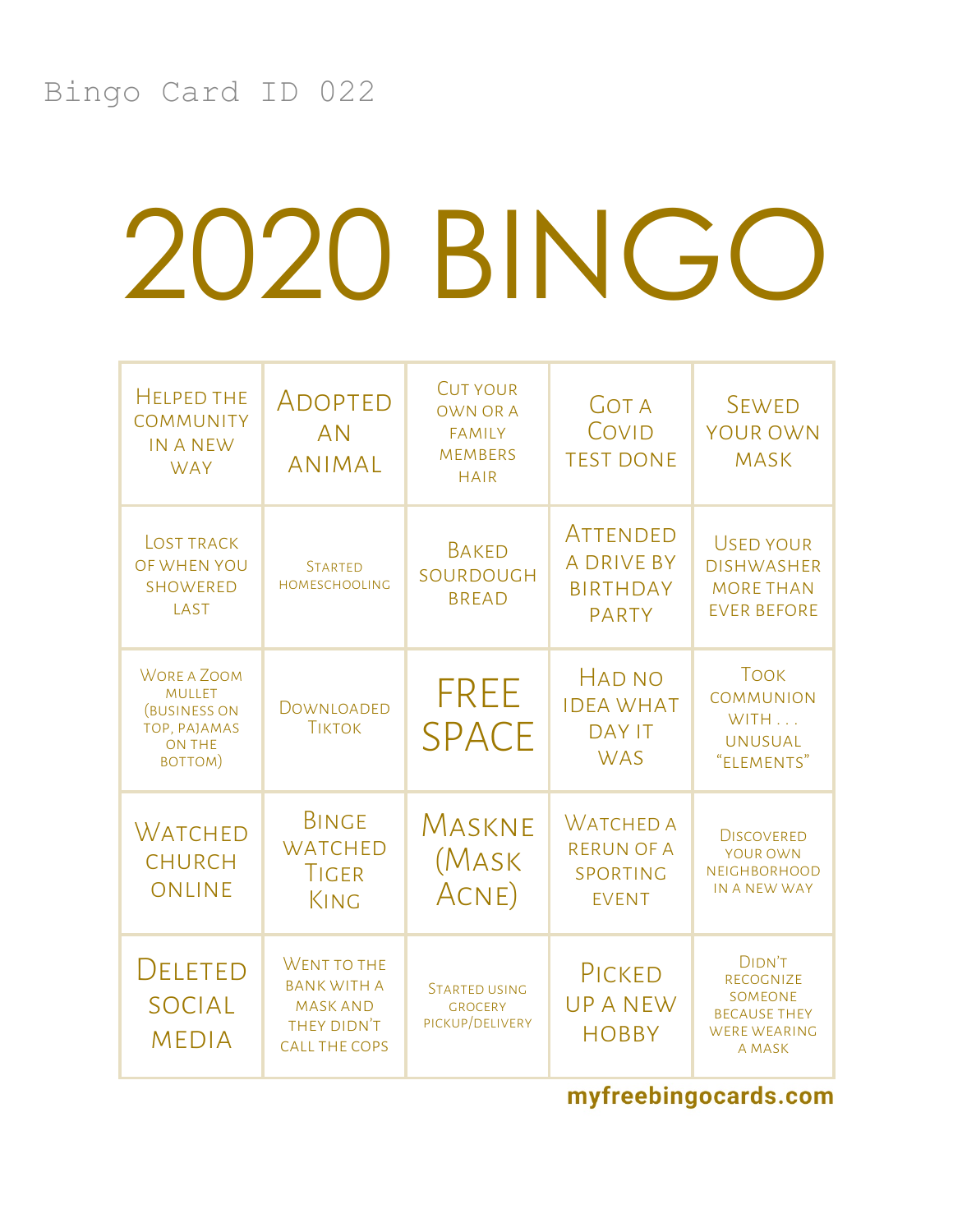| <b>HAD NO</b><br><b>IDEA WHAT</b><br><b>DAY IT</b><br><b>WAS</b>                            | <b>GOT A</b><br>COVID<br><b>TEST DONE</b>                              | ADOPTED<br><b>AN</b><br><b>ANIMAL</b>                                                                  | <b>BINGE</b><br><b>WATCHED</b><br>TIGER<br>KING                      | <b>STARTED</b><br><b>HOMESCHOOLING</b>                                                        |
|---------------------------------------------------------------------------------------------|------------------------------------------------------------------------|--------------------------------------------------------------------------------------------------------|----------------------------------------------------------------------|-----------------------------------------------------------------------------------------------|
| <b>WATCHED A</b><br><b>RERUN OF A</b><br>SPORTING<br><b>EVENT</b>                           | <b>STARTED USING</b><br><b>GROCERY</b><br>PICKUP/DELIVERY              | <b>WORE A ZOOM</b><br><b>MULLET</b><br><b>(BUSINESS ON</b><br>TOP, PAJAMAS<br><b>ON THE</b><br>BOTTOM) | DOWNLOADED<br><b>TIKTOK</b>                                          | <b>USED YOUR</b><br><b>DISHWASHER</b><br><b>MORE THAN</b><br><b>EVER BEFORE</b>               |
| WENT TO THE<br><b>BANK WITH A</b><br><b>MASK AND</b><br>THEY DIDN'T<br><b>CALL THE COPS</b> | <b>HELPED THE</b><br><b>COMMUNITY</b><br><b>IN A NEW</b><br><b>WAY</b> | FREE<br><b>SPACE</b>                                                                                   | <b>DISCOVERED</b><br>YOUR OWN<br><b>NEIGHBORHOOD</b><br>IN A NEW WAY | <b>DIDN'T</b><br>RECOGNIZE<br>SOMEONE<br><b>BECAUSE THEY</b><br><b>WERE WEARING</b><br>A MASK |
| MASKNE<br>(Mask<br>ACNE)                                                                    | Watched<br><b>CHURCH</b><br>ONLINE                                     | <b>SEWED</b><br><b>YOUR OWN</b><br><b>MASK</b>                                                         | PICKED<br><b>UPANEW</b><br><b>HOBBY</b>                              | <b>CUT YOUR</b><br><b>OWN OR A</b><br><b>FAMILY</b><br><b>MEMBERS</b><br><b>HAIR</b>          |
| <b>DELETED</b><br><b>SOCIAL</b><br><b>MEDIA</b>                                             | ATTENDED<br><b>A DRIVE BY</b><br><b>BIRTHDAY</b><br><b>PARTY</b>       | <b>TOOK</b><br><b>COMMUNION</b><br>WITH<br><b>UNUSUAL</b><br>"ELEMENTS"                                | <b>BAKED</b><br>SOURDOUGH<br><b>BREAD</b>                            | <b>LOST TRACK</b><br>OF WHEN YOU<br><b>SHOWERED</b><br>LAST                                   |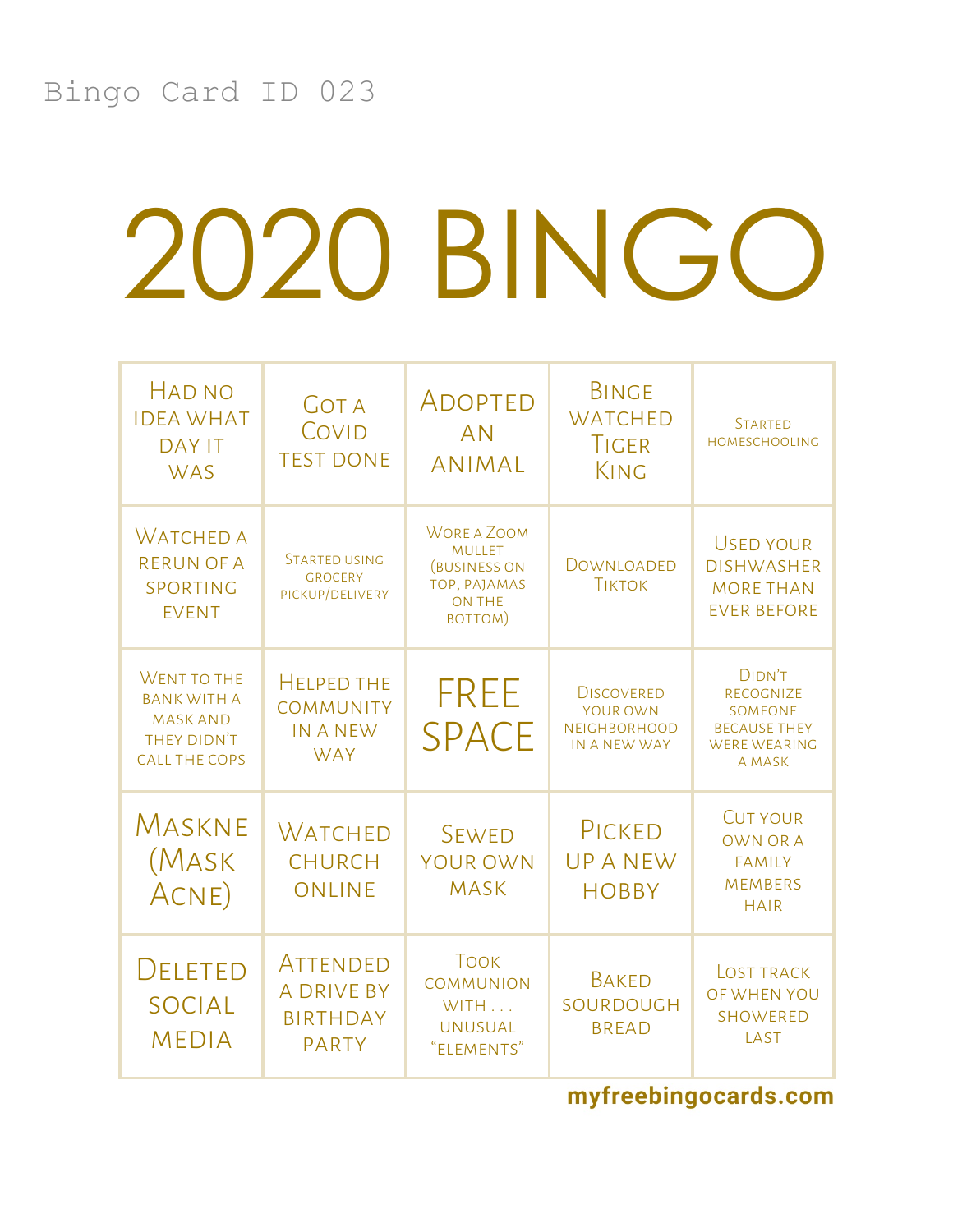| <b>DIDN'T</b><br><b>RECOGNIZE</b><br>SOMEONE<br><b>BECAUSE THEY</b><br><b>WERE WEARING</b><br>A MASK | <b>WATCHED</b><br><b>CHURCH</b><br>ONLINE                         | <b>STARTED USING</b><br><b>GROCERY</b><br>PICKUP/DELIVERY        | <b>BAKED</b><br>SOURDOUGH<br><b>BREAD</b>                                                   | <b>SEWED</b><br>YOUR OWN<br><b>MASK</b>                                                                |
|------------------------------------------------------------------------------------------------------|-------------------------------------------------------------------|------------------------------------------------------------------|---------------------------------------------------------------------------------------------|--------------------------------------------------------------------------------------------------------|
| <b>HAD NO</b><br><b>IDEA WHAT</b><br><b>DAY IT</b><br><b>WAS</b>                                     | PICKED<br><b>UPANEW</b><br><b>HOBBY</b>                           | <b>LOST TRACK</b><br>OF WHEN YOU<br>SHOWERED<br>LAST             | WENT TO THE<br><b>BANK WITH A</b><br><b>MASK AND</b><br>THEY DIDN'T<br><b>CALL THE COPS</b> | <b>CUT YOUR</b><br><b>OWN OR A</b><br><b>FAMILY</b><br><b>MEMBERS</b><br><b>HAIR</b>                   |
| <b>DISCOVERED</b><br>YOUR OWN<br><b>NEIGHBORHOOD</b><br>IN A NEW WAY                                 | MASKNE<br>(Mask<br>ACNE)                                          | <b>FREE</b><br><b>SPACE</b>                                      | DOWNLOADED<br><b>TIKTOK</b>                                                                 | <b>HELPED THE</b><br><b>COMMUNITY</b><br><b>IN A NEW</b><br><b>WAY</b>                                 |
| <b>STARTED</b><br><b>HOMESCHOOLING</b>                                                               | ADOPTED<br><b>AN</b><br><b>ANIMAL</b>                             | <b>BINGE</b><br><b>WATCHED</b><br><b>TIGER</b><br>KING           | <b>GOT A</b><br>COVID<br><b>TEST DONE</b>                                                   | <b>DELETED</b><br><b>SOCIAL</b><br><b>MEDIA</b>                                                        |
| <b>TOOK</b><br><b>COMMUNION</b><br>WITH<br><b>UNUSUAL</b><br>"ELEMENTS"                              | <b>WATCHED A</b><br><b>RERUN OF A</b><br>SPORTING<br><b>EVENT</b> | ATTENDED<br><b>A DRIVE BY</b><br><b>BIRTHDAY</b><br><b>PARTY</b> | <b>USED YOUR</b><br><b>DISHWASHER</b><br><b>MORE THAN</b><br><b>EVER BEFORE</b>             | <b>WORE A ZOOM</b><br><b>MULLET</b><br><b>(BUSINESS ON</b><br>TOP, PAJAMAS<br><b>ON THE</b><br>BOTTOM) |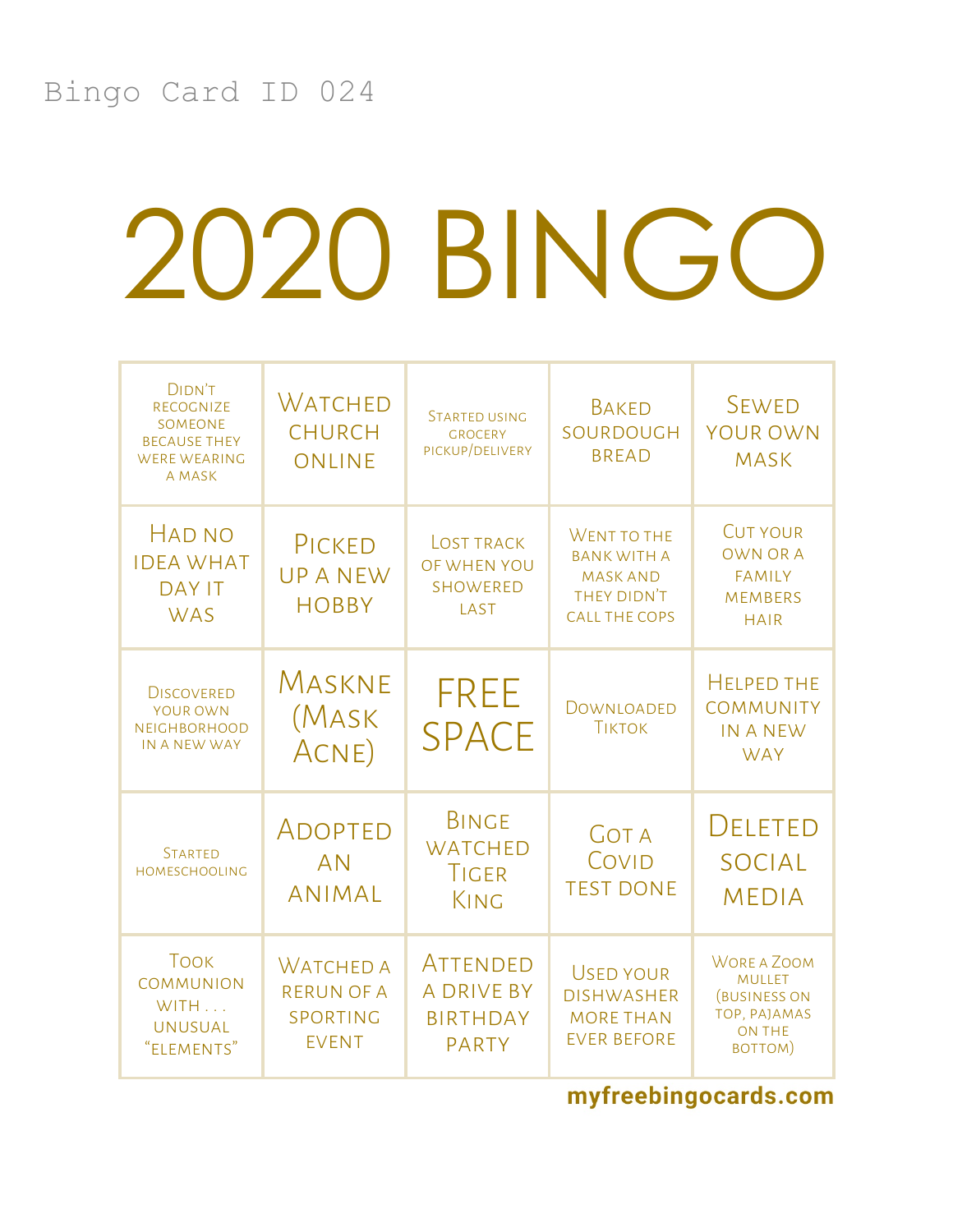| MASKNE<br>(Mask<br>ACNE)                                                        | <b>STARTED USING</b><br><b>GROCERY</b><br>PICKUP/DELIVERY   | WENT TO THE<br><b>BANK WITH A</b><br><b>MASK AND</b><br>THEY DIDN'T<br><b>CALL THE COPS</b> | <b>CUT YOUR</b><br><b>OWN OR A</b><br><b>FAMILY</b><br><b>MEMBERS</b><br><b>HAIR</b>                 | <b>BINGE</b><br><b>WATCHED</b><br>TIGER<br>KING                                                        |
|---------------------------------------------------------------------------------|-------------------------------------------------------------|---------------------------------------------------------------------------------------------|------------------------------------------------------------------------------------------------------|--------------------------------------------------------------------------------------------------------|
| <b>HELPED THE</b><br><b>COMMUNITY</b><br><b>IN A NEW</b><br><b>WAY</b>          | DOWNLOADED<br><b>TIKTOK</b>                                 | ADOPTED<br><b>AN</b><br><b>ANIMAL</b>                                                       | <b>GOT A</b><br>COVID<br><b>TEST DONE</b>                                                            | <b>WORE A ZOOM</b><br><b>MULLET</b><br><b>(BUSINESS ON</b><br>TOP, PAJAMAS<br><b>ON THE</b><br>BOTTOM) |
| <b>HAD NO</b><br><b>IDEA WHAT</b><br><b>DAY IT</b><br><b>WAS</b>                | PICKED<br><b>UPANEW</b><br><b>HOBBY</b>                     | <b>FREE</b><br><b>SPACE</b>                                                                 | <b>BAKED</b><br>SOURDOUGH<br><b>BREAD</b>                                                            | <b>WATCHED A</b><br><b>RERUN OF A</b><br>SPORTING<br><b>EVENT</b>                                      |
| <b>USED YOUR</b><br><b>DISHWASHER</b><br><b>MORE THAN</b><br><b>EVER BEFORE</b> | <b>WATCHED</b><br><b>CHURCH</b><br>ONLINE                   | <b>DELETED</b><br><b>SOCIAL</b><br><b>MEDIA</b>                                             | <b>TOOK</b><br><b>COMMUNION</b><br>WITH<br><b>UNUSUAL</b><br>"ELEMENTS"                              | <b>DISCOVERED</b><br>YOUR OWN<br><b>NEIGHBORHOOD</b><br>IN A NEW WAY                                   |
| <b>SEWED</b><br><b>YOUR OWN</b><br><b>MASK</b>                                  | <b>LOST TRACK</b><br>OF WHEN YOU<br><b>SHOWERED</b><br>LAST | ATTENDED<br><b>A DRIVE BY</b><br><b>BIRTHDAY</b><br><b>PARTY</b>                            | <b>DIDN'T</b><br><b>RECOGNIZE</b><br>SOMEONE<br><b>BECAUSE THEY</b><br><b>WERE WEARING</b><br>A MASK | <b>STARTED</b><br><b>HOMESCHOOLING</b>                                                                 |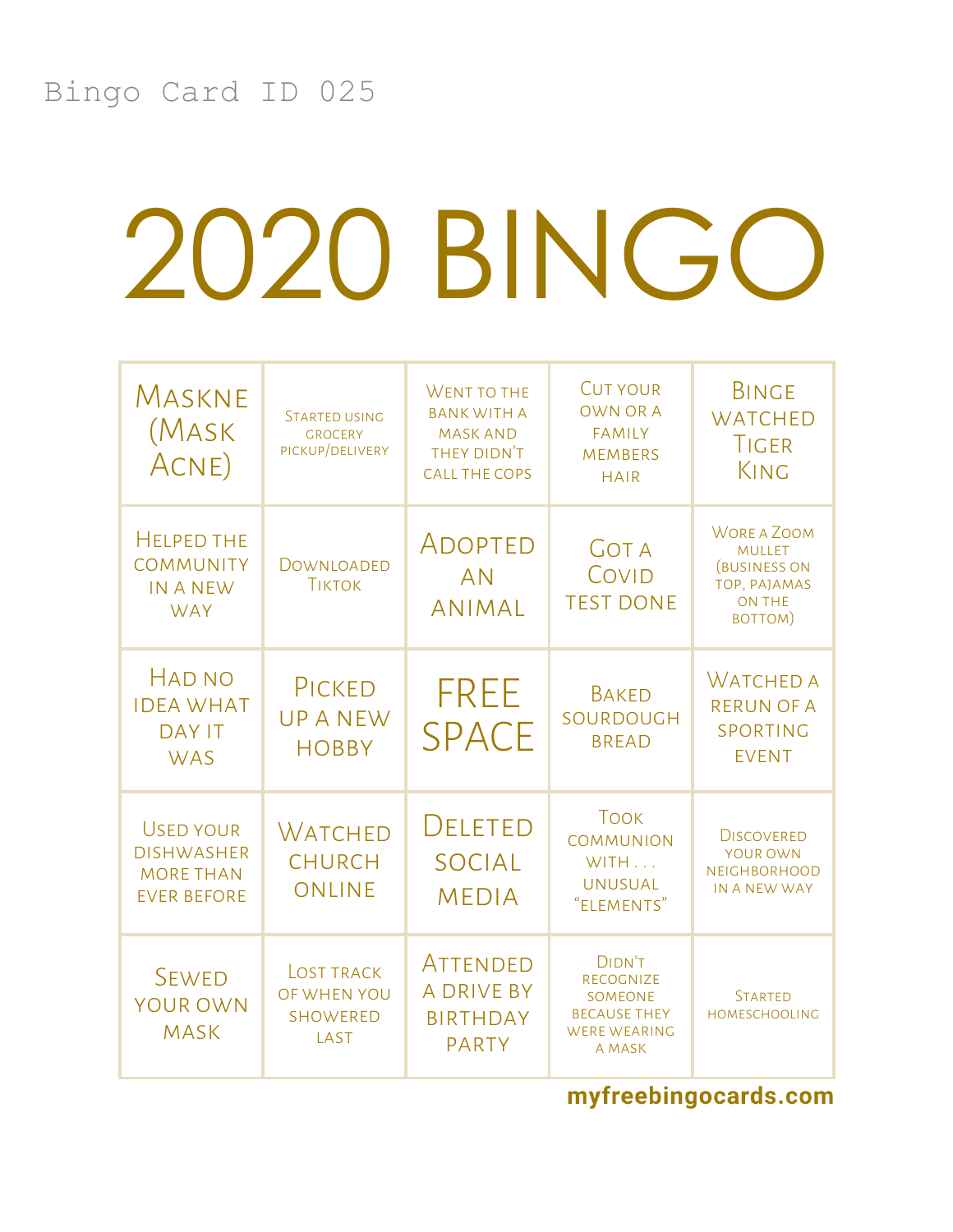| ADOPTED<br><b>AN</b><br><b>ANIMAL</b>                                         | <b>DISCOVERED</b><br>YOUR OWN<br><b>NEIGHBORHOOD</b><br>IN A NEW WAY   | <b>GOT A</b><br>COVID<br><b>TEST DONE</b>                                                             | <b>USED YOUR</b><br><b>DISHWASHER</b><br><b>MORE THAN</b><br><b>EVER BEFORE</b> | DIDN'T<br><b>RECOGNIZE</b><br><b>SOMEONE</b><br><b>BECAUSE THEY</b><br><b>WERE WEARING</b><br>A MASK |
|-------------------------------------------------------------------------------|------------------------------------------------------------------------|-------------------------------------------------------------------------------------------------------|---------------------------------------------------------------------------------|------------------------------------------------------------------------------------------------------|
| ATTENDED<br><b>A DRIVE BY</b><br><b>BIRTHDAY</b><br><b>PARTY</b>              | <b>HELPED THE</b><br><b>COMMUNITY</b><br><b>IN A NEW</b><br><b>WAY</b> | <b>WORE A ZOOM</b><br><b>MULLET</b><br><b>BUSINESS ON</b><br>TOP, PAJAMAS<br><b>ON THE</b><br>BOTTOM) | <b>WATCHED A</b><br><b>RERUN OF A</b><br>SPORTING<br><b>EVENT</b>               | HAD NO<br><b>IDEA</b><br><b>WHAT DAY</b><br><b>IT WAS</b>                                            |
| <b>CUT YOUR</b><br>OWN OR A<br><b>FAMILY</b><br><b>MEMBERS</b><br><b>HAIR</b> | <b>STARTED</b><br><b>HOMESCHOOLING</b>                                 | <b>FREE</b><br><b>SPACE</b>                                                                           | <b>BINGE</b><br><b>WATCHED</b><br>TIGER<br>KING                                 | <b>LOST TRACK</b><br>OF WHEN YOU<br><b>SHOWERED</b><br>LAST                                          |
| <b>SEWED</b><br><b>YOUR OWN</b><br><b>MASK</b>                                | <b>STARTED USING</b><br><b>GROCERY</b><br>PICKUP/DELIVERY              | WATCHED<br><b>CHURCH</b><br>ONLINE                                                                    | Maskne<br>(Mask<br>ACNE)                                                        | PICKED<br><b>UPANEW</b><br><b>HOBBY</b>                                                              |
| <b>TOOK</b><br><b>COMMUNION</b><br>WITH<br><b>UNUSUAL</b><br>"ELEMENTS"       | DOWNLOADED<br><b>TIKTOK</b>                                            | <b>BAKED</b><br>SOURDOUGH<br><b>BREAD</b>                                                             | DELETED<br><b>SOCIAL</b><br><b>MEDIA</b>                                        | WENT TO THE<br><b>BANK WITH A</b><br><b>MASK AND</b><br>THEY DIDN'T<br><b>CALL THE COPS</b>          |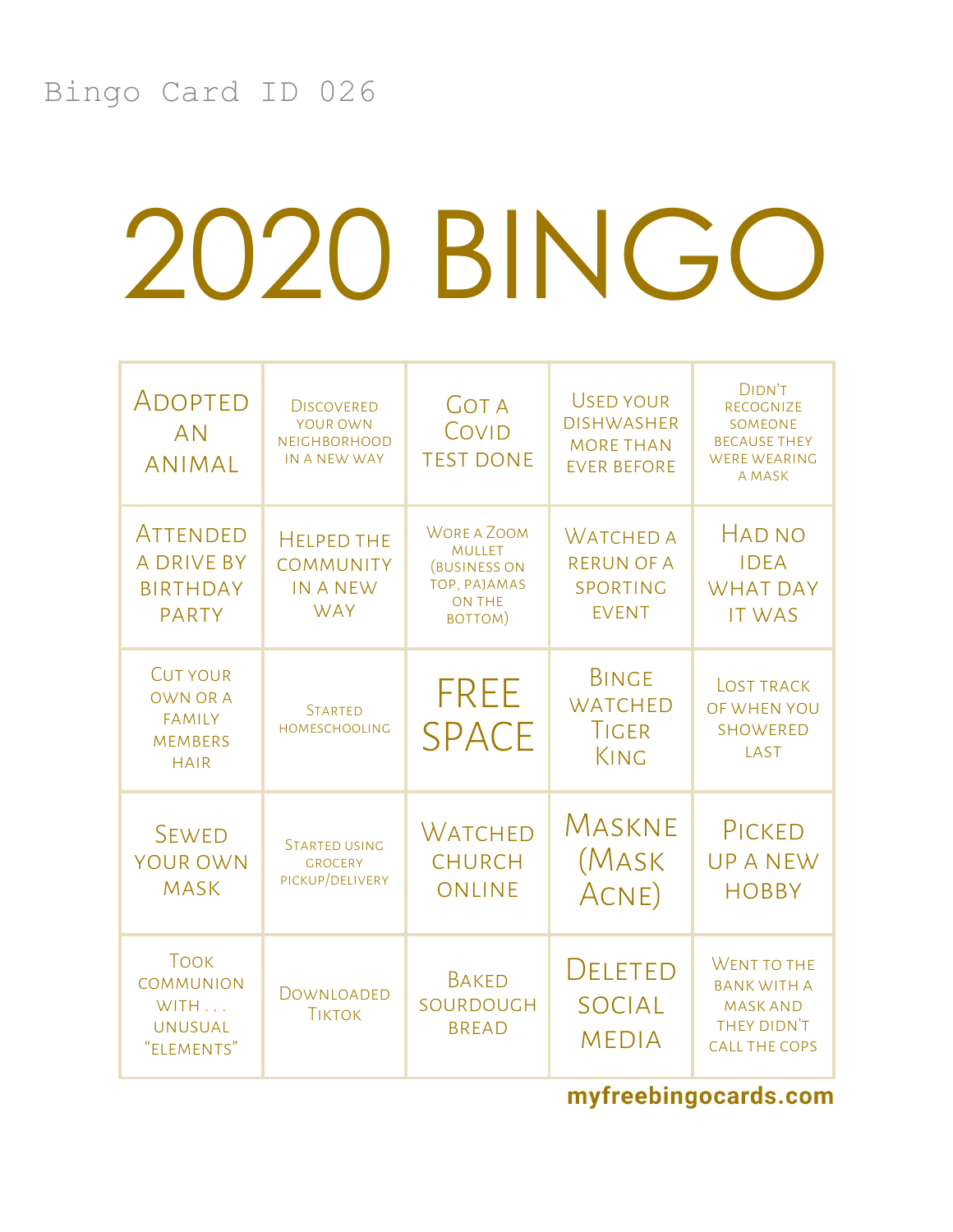| <b>WORE A ZOOM</b><br><b>MULLET</b><br><b>BUSINESS ON</b><br>TOP, PAJAMAS<br><b>ON THE</b><br>BOTTOM) | <b>DISCOVERED</b><br>YOUR OWN<br><b>NEIGHBORHOOD</b><br>IN A NEW WAY | <b>LOST TRACK</b><br>OF WHEN YOU<br><b>SHOWERED</b><br>LAST              | MASKNE<br>(Mask<br>ACNE)                                                                      | WENT TO THE<br><b>BANK WITH A</b><br><b>MASK AND</b><br>THEY DIDN'T<br><b>CALL THE COPS</b> |
|-------------------------------------------------------------------------------------------------------|----------------------------------------------------------------------|--------------------------------------------------------------------------|-----------------------------------------------------------------------------------------------|---------------------------------------------------------------------------------------------|
| ATTENDED<br><b>A DRIVE BY</b><br><b>BIRTHDAY</b><br><b>PARTY</b>                                      | <b>WATCHED A</b><br><b>RERUN OF A</b><br>SPORTING<br><b>EVENT</b>    | ADOPTED<br><b>AN</b><br><b>ANIMAL</b>                                    | <b>CUT YOUR</b><br><b>OWN OR A</b><br><b>FAMILY</b><br><b>MEMBERS</b><br><b>HAIR</b>          | WATCHED<br><b>CHURCH</b><br>ONLINE                                                          |
| <b>HELPED THE</b><br><b>COMMUNITY</b><br><b>IN A NEW</b><br><b>WAY</b>                                | <b>STARTED USING</b><br><b>GROCERY</b><br>PICKUP/DELIVERY            | <b>FREE</b><br><b>SPACE</b>                                              | <b>BINGE</b><br><b>WATCHED</b><br>TIGER<br>KING                                               | DOWNLOADED<br><b>TIKTOK</b>                                                                 |
| <b>TOOK</b><br><b>COMMUNION</b><br>WITH<br><b>UNUSUAL</b><br>"ELEMENTS"                               | PICKED<br><b>UPANEW</b><br><b>HOBBY</b>                              | <b>SEWED</b><br><b>YOUR OWN</b><br><b>MASK</b>                           | <b>GOT A</b><br>COVID<br><b>TEST DONE</b>                                                     | <b>HAD NO</b><br><b>IDEA</b><br><b>WHAT DAY</b><br><b>IT WAS</b>                            |
| <b>BAKED</b><br>SOURDOUGH<br><b>BREAD</b>                                                             | <b>STARTED</b><br>HOMESCHOOLING                                      | USED YOUR<br><b>DISHWASHER</b><br><b>MORE THAN</b><br><b>EVER BEFORE</b> | <b>DIDN'T</b><br>RECOGNIZE<br>SOMEONE<br><b>BECAUSE THEY</b><br><b>WERE WEARING</b><br>A MASK | <b>DELETED</b><br><b>SOCIAL</b><br><b>MEDIA</b>                                             |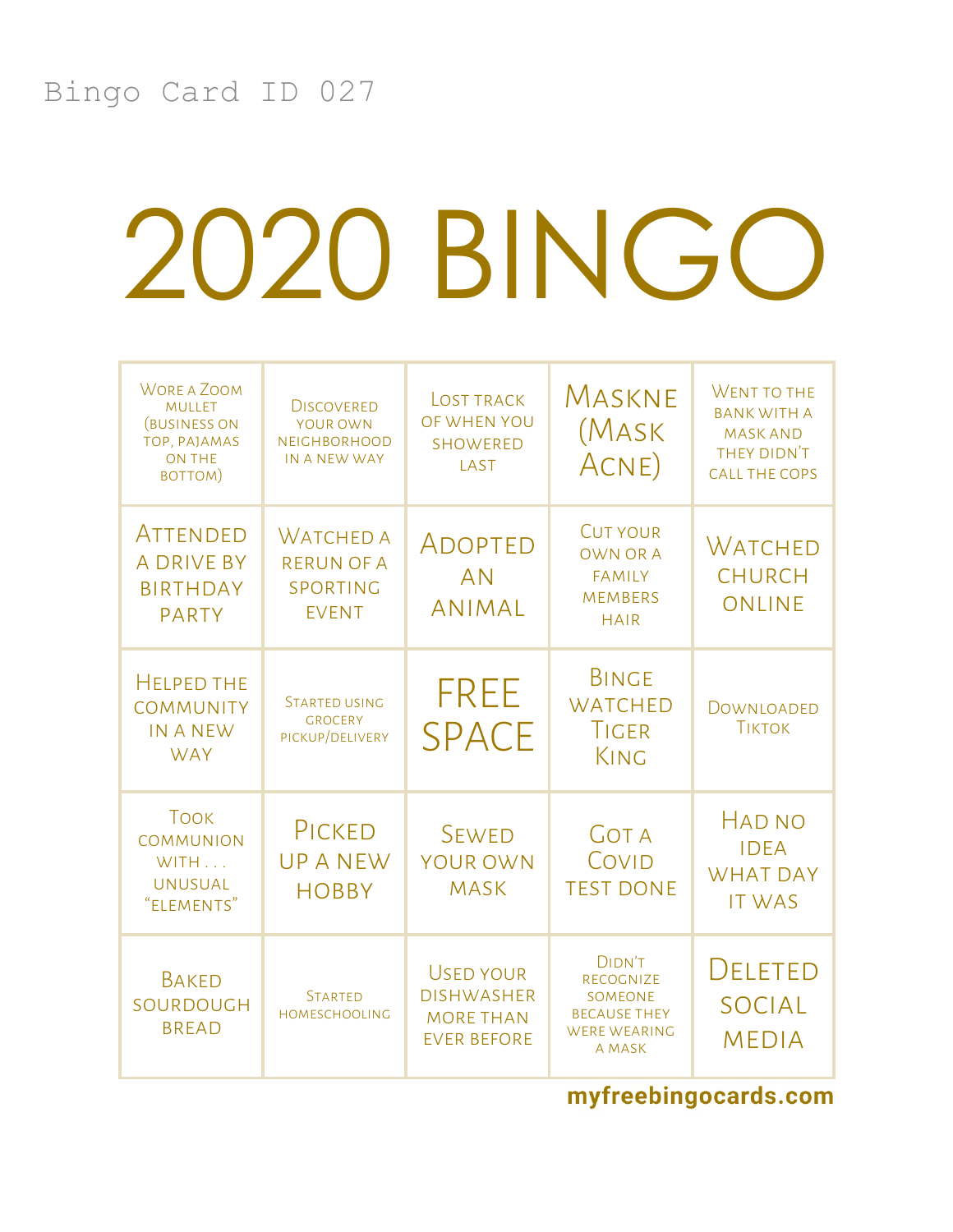| <b>WORE A ZOOM</b><br><b>MULLET</b><br><b>(BUSINESS ON</b><br>TOP, PAJAMAS<br><b>ON THE</b><br>BOTTOM) | HAD NO<br><b>IDEA WHAT</b><br><b>DAY IT</b><br><b>WAS</b>                            | <b>TOOK</b><br><b>COMMUNION</b><br>WITH<br><b>UNUSUAL</b><br>"ELEMENTS" | <b>DIDN'T</b><br>RECOGNIZE<br>SOMEONE<br><b>BECAUSE THEY</b><br><b>WERE WEARING</b><br>A MASK | <b>STARTED</b><br>HOMESCHOOLING                                      |
|--------------------------------------------------------------------------------------------------------|--------------------------------------------------------------------------------------|-------------------------------------------------------------------------|-----------------------------------------------------------------------------------------------|----------------------------------------------------------------------|
| WENT TO THE<br><b>BANK WITH A</b><br><b>MASK AND</b><br>THEY DIDN'T<br><b>CALL THE COPS</b>            | WATCHED<br><b>CHURCH</b><br><b>ONLINE</b>                                            | <b>WATCHED A</b><br><b>RERUN OF A</b><br>SPORTING<br><b>EVENT</b>       | ADOPTED<br><b>AN</b><br><b>ANIMAL</b>                                                         | <b>STARTED USING</b><br><b>GROCERY</b><br>PICKUP/DELIVERY            |
| PICKED<br><b>UPANEW</b><br><b>HOBBY</b>                                                                | <b>USED YOUR</b><br><b>DISHWASHER</b><br><b>MORE THAN</b><br><b>EVER BEFORE</b>      | <b>FREE</b><br><b>SPACE</b>                                             | <b>BINGE</b><br><b>WATCHED</b><br>TIGER<br>KING                                               | <b>GOT A</b><br>COVID<br><b>TEST DONE</b>                            |
| DOWNLOADED<br><b>TIKTOK</b>                                                                            | <b>CUT YOUR</b><br><b>OWN OR A</b><br><b>FAMILY</b><br><b>MEMBERS</b><br><b>HAIR</b> | <b>BAKED</b><br>SOURDOUGH<br><b>BREAD</b>                               | Maskne<br>(MASK<br>ACNE)                                                                      | <b>DISCOVERED</b><br>YOUR OWN<br><b>NEIGHBORHOOD</b><br>IN A NEW WAY |
| <b>DELETED</b><br><b>SOCIAL</b><br><b>MEDIA</b>                                                        | <b>HELPED THE</b><br><b>COMMUNITY</b><br><b>IN A NEW</b><br><b>WAY</b>               | ATTENDED<br><b>A DRIVE BY</b><br><b>BIRTHDAY</b><br><b>PARTY</b>        | <b>SEWED</b><br>YOUR OWN<br><b>MASK</b>                                                       | <b>LOST TRACK</b><br>OF WHEN YOU<br><b>SHOWERED</b><br>LAST          |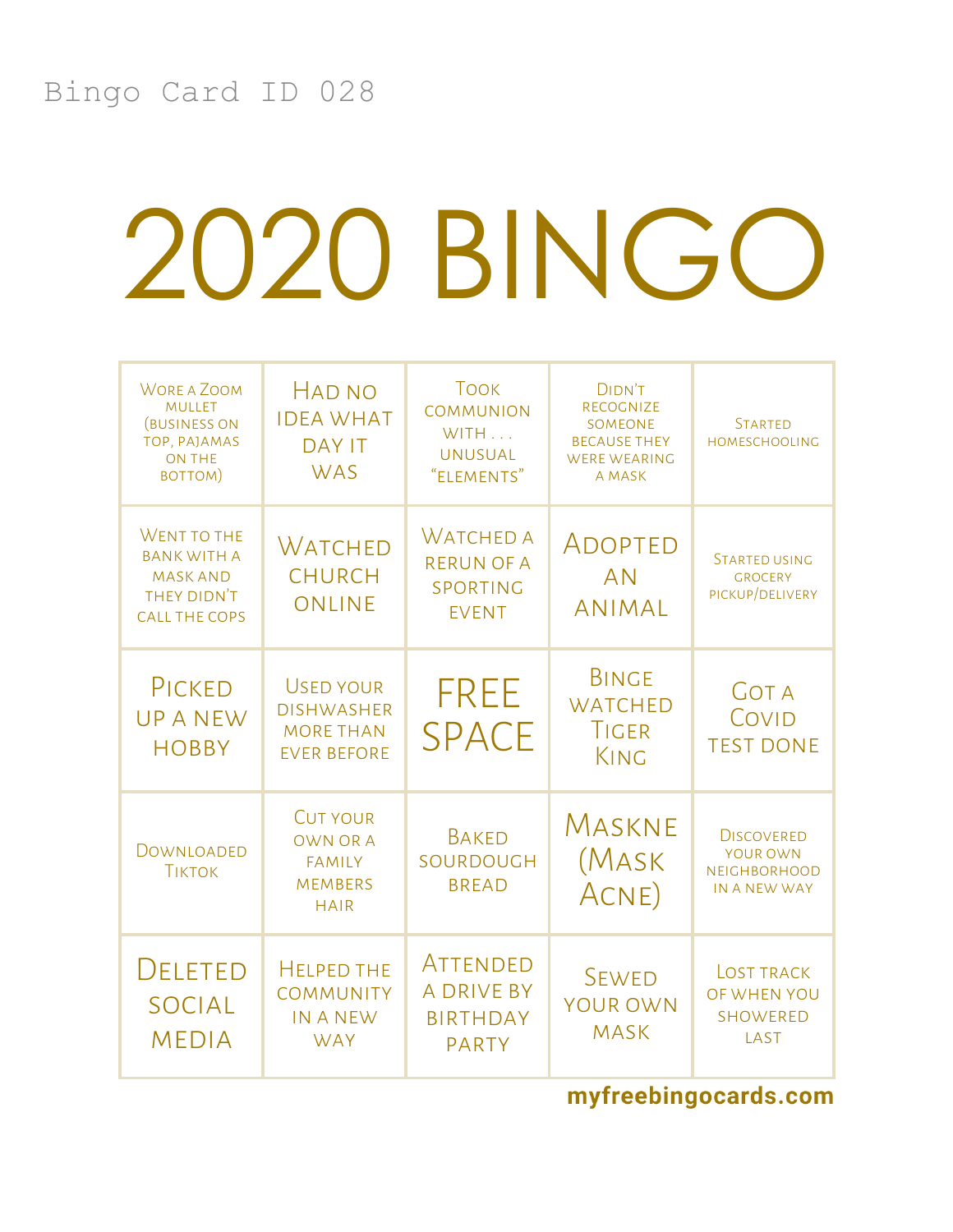| <b>HAD NO</b><br><b>IDEA WHAT</b><br><b>DAY IT</b><br><b>WAS</b>                                     | <b>BAKED</b><br>SOURDOUGH<br><b>BREAD</b>                                       | Watched<br><b>CHURCH</b><br>ONLINE                                      | ADOPTED<br><b>AN</b><br><b>ANIMAL</b>                                                                  | <b>CUT YOUR</b><br><b>OWN OR A</b><br><b>FAMILY</b><br><b>MEMBERS</b><br><b>HAIR</b> |
|------------------------------------------------------------------------------------------------------|---------------------------------------------------------------------------------|-------------------------------------------------------------------------|--------------------------------------------------------------------------------------------------------|--------------------------------------------------------------------------------------|
| <b>DISCOVERED</b><br>YOUR OWN<br><b>NEIGHBORHOOD</b><br>IN A NEW WAY                                 | ATTENDED<br><b>A DRIVE BY</b><br><b>BIRTHDAY</b><br><b>PARTY</b>                | <b>BINGE</b><br><b>WATCHED</b><br><b>TIGER</b><br>KING                  | <b>HELPED THE</b><br><b>COMMUNITY</b><br><b>IN A NEW</b><br><b>WAY</b>                                 | MASKNE<br>(Mask<br>ACNE)                                                             |
| DOWNLOADED<br><b>TIKTOK</b>                                                                          | PICKED<br><b>UPANEW</b><br><b>HOBBY</b>                                         | FREE<br><b>SPACE</b>                                                    | WENT TO THE<br><b>BANK WITH A</b><br><b>MASK AND</b><br>THEY DIDN'T<br><b>CALL THE COPS</b>            | <b>STARTED USING</b><br><b>GROCERY</b><br>PICKUP/DELIVERY                            |
| <b>DIDN'T</b><br>RECOGNIZE<br><b>SOMEONE</b><br><b>BECAUSE THEY</b><br><b>WERE WEARING</b><br>A MASK | <b>USED YOUR</b><br><b>DISHWASHER</b><br><b>MORE THAN</b><br><b>EVER BEFORE</b> | <b>WATCHED A</b><br><b>RERUN OF A</b><br>SPORTING<br><b>EVENT</b>       | <b>WORE A ZOOM</b><br><b>MULLET</b><br><b>(BUSINESS ON</b><br>TOP, PAJAMAS<br><b>ON THE</b><br>BOTTOM) | <b>DELETED</b><br><b>SOCIAL</b><br><b>MEDIA</b>                                      |
| <b>STARTED</b><br><b>HOMESCHOOLING</b>                                                               | <b>SEWED</b><br>YOUR OWN<br><b>MASK</b>                                         | <b>TOOK</b><br><b>COMMUNION</b><br>WITH<br><b>UNUSUAL</b><br>"ELEMENTS" | <b>GOT A</b><br>COVID<br><b>TEST DONE</b>                                                              | <b>LOST TRACK</b><br>OF WHEN YOU<br><b>SHOWERED</b><br>LAST                          |